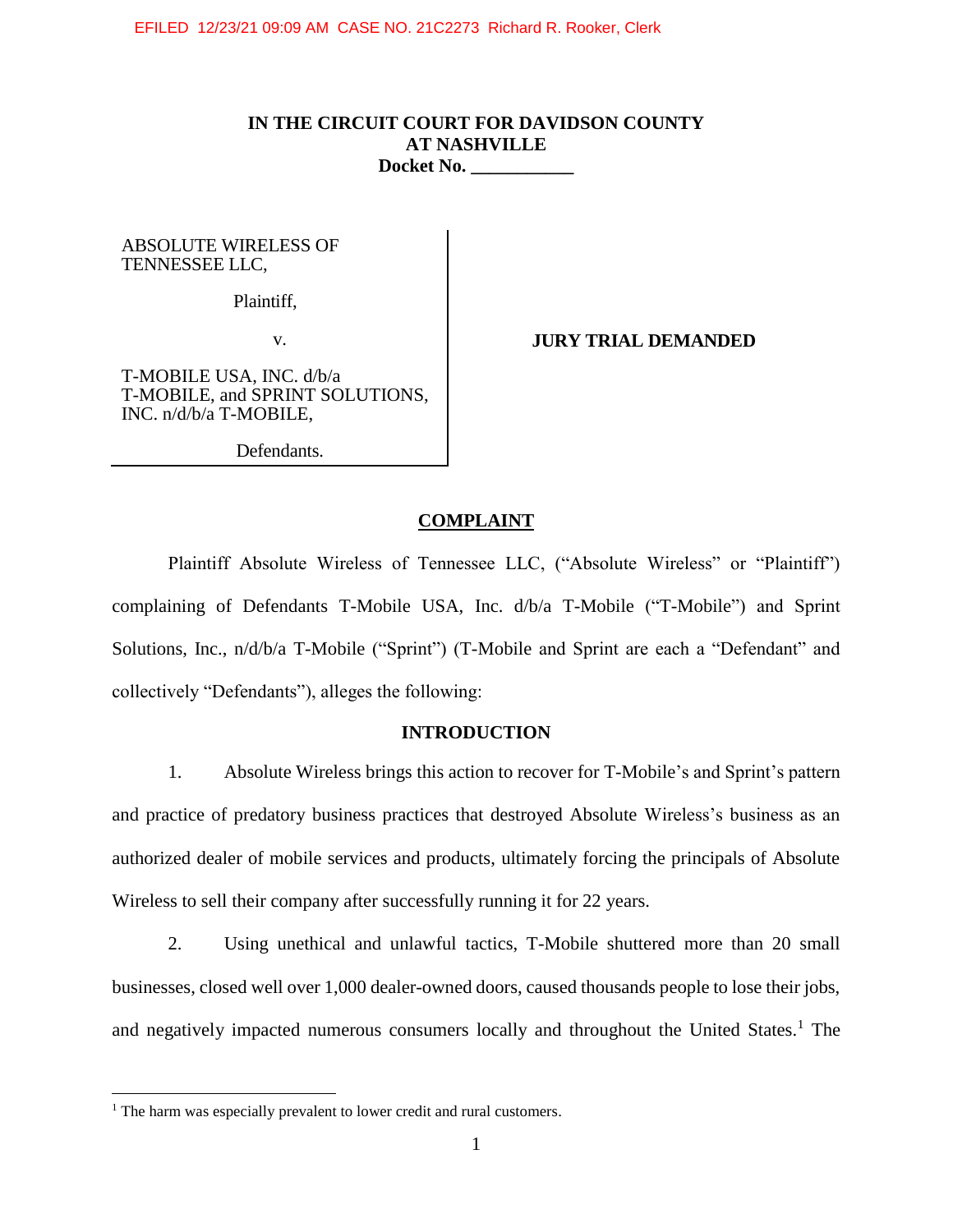question presented for this tribunal is whether a big and powerful wrongdoer can use fraudulentlyinduced, coercive, dishonest, and misapplied contracts to cheat its counterparties.

3. Prior to May 2020, Absolute Wireless operated Sprint-branded wireless-services and accessories stores pursuant to an Authorized Representative Agreement with Sprint. After Sprint and T-Mobile merged, Sprint and T-Mobile used fraud, deception, and improper business compulsion to force Absolute Wireless to become a dealer of T-Mobile services and products on non-negotiable and unfair terms that T-Mobile wrongfully imposed.

4. Private and authorized dealers like Absolute Wireless commonly sell wireless products and services. These small to medium sized, often family-owned businesses, provide numerous employment opportunities in the communities in which they are located – a high percentage of which are jobs for minorities and persons of color.<sup>2</sup>

5. Unfortunately for Absolute Wireless and other comparably-situated dealers, upon information and belief, T-Mobile wanted Sprint's cellular network and customers, but not, as a general rule, Sprint's dealers. T-Mobile generally preferred to work with the existing T-Mobile dealers with which it had existing relationships, and wanted to reduce the compensation, size, and market share of the legacy Sprint dealers like Absolute Wireless without paying full value for the store reductions and lost value T-Mobile caused, and indeed, mandated.

6. Accordingly, after the merger, T-Mobile forced Absolute Wireless and other dealers out of their existing Sprint contracts, which had years remaining on their terms and which were more favorable than T-Mobile's contracts. Indeed, even though T-Mobile had acquired the Sprint contracts as a successor and was legally bound to follow them, T-Mobile wrongfully told

 $\overline{a}$ 

<sup>&</sup>lt;sup>2</sup> T-Mobile touts its pro-diversity positions, but contrary to these representations (and the promises it made to be permitted to merge with Sprint), its post-merger decimation of legacy Sprint dealers has resulted in a disproportionately large loss of jobs held by minorities and persons of color.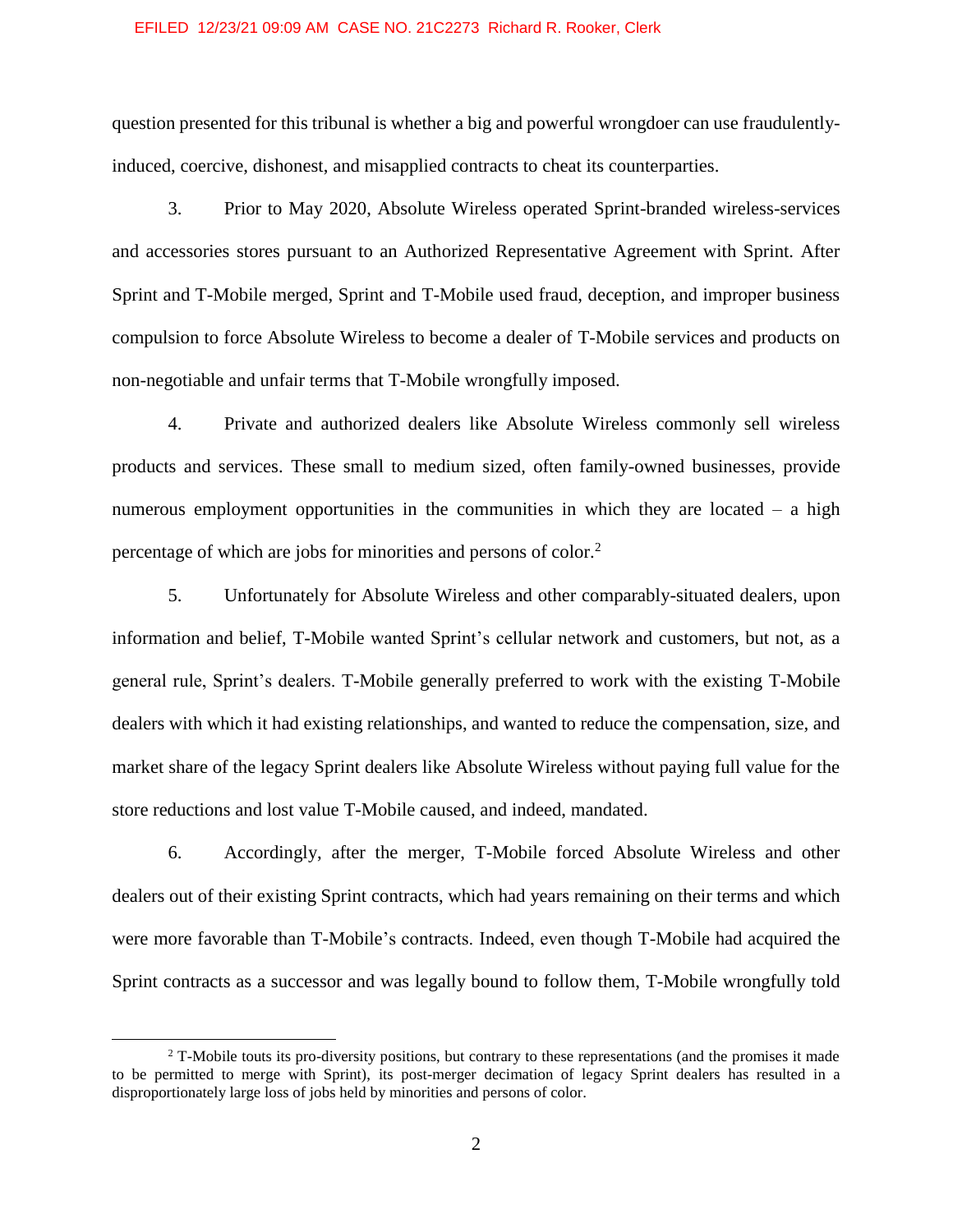the legacy Sprint dealers, including Absolute Wireless, that it did not have to and would not honor those Sprint contracts, and it would not permit them to sell any wireless products and services (thereby condemning their businesses) unless those dealers signed unfavorable one-sided contracts with T-Mobile replacing the still valid Sprint contracts that T-Mobile assumed through the merger. If Absolute Wireless or other legacy Sprint dealers refused, T-Mobile told them they would still be bound by the restrictions and burdens under their Sprint contracts (although they would not be allowed to sell any products or services), including the non-compete provisions that forbid the dealers from leaving T-Mobile and going to another carrier.

7. T-Mobile was in possession of Absolute Wireless's (and other legacy Sprint dealers') financial information, strategic background information, and plans for the future, and was fully aware that T-Mobile's undisclosed plans to suppress Absolute Wireless's success and to close a completely unreasonable number of Absolute Wireless's stores would result in the destruction of Absolute Wireless's business. T-Mobile thus fraudulently concealed its plans from Absolute Wireless, and made affirmative representations to further mislead and conceal from Absolute Wireless (and other legacy Sprint dealers) T-Mobile's intention to dismantle their business, eliminate growth opportunities, and to not honor the letter and the spirit of the new T-Mobile agreement in good faith, with the ultimate goal of driving Absolute Wireless (like other legacy Sprint dealers) out of business.

8. Absolute Wireless and other legacy Sprint dealers faced financial devastation if they did not agree to T-Mobile's take-it-or-leave-it terms. Because the Sprint contracts included harsh non-competition clauses, Absolute Wireless lacked the ability to go to another carrier and continue operations. Because, like all dealers, Absolute Wireless faced significant, recurring monthly expenses for lease payments, payroll, taxes, and debt service, dealers could not afford to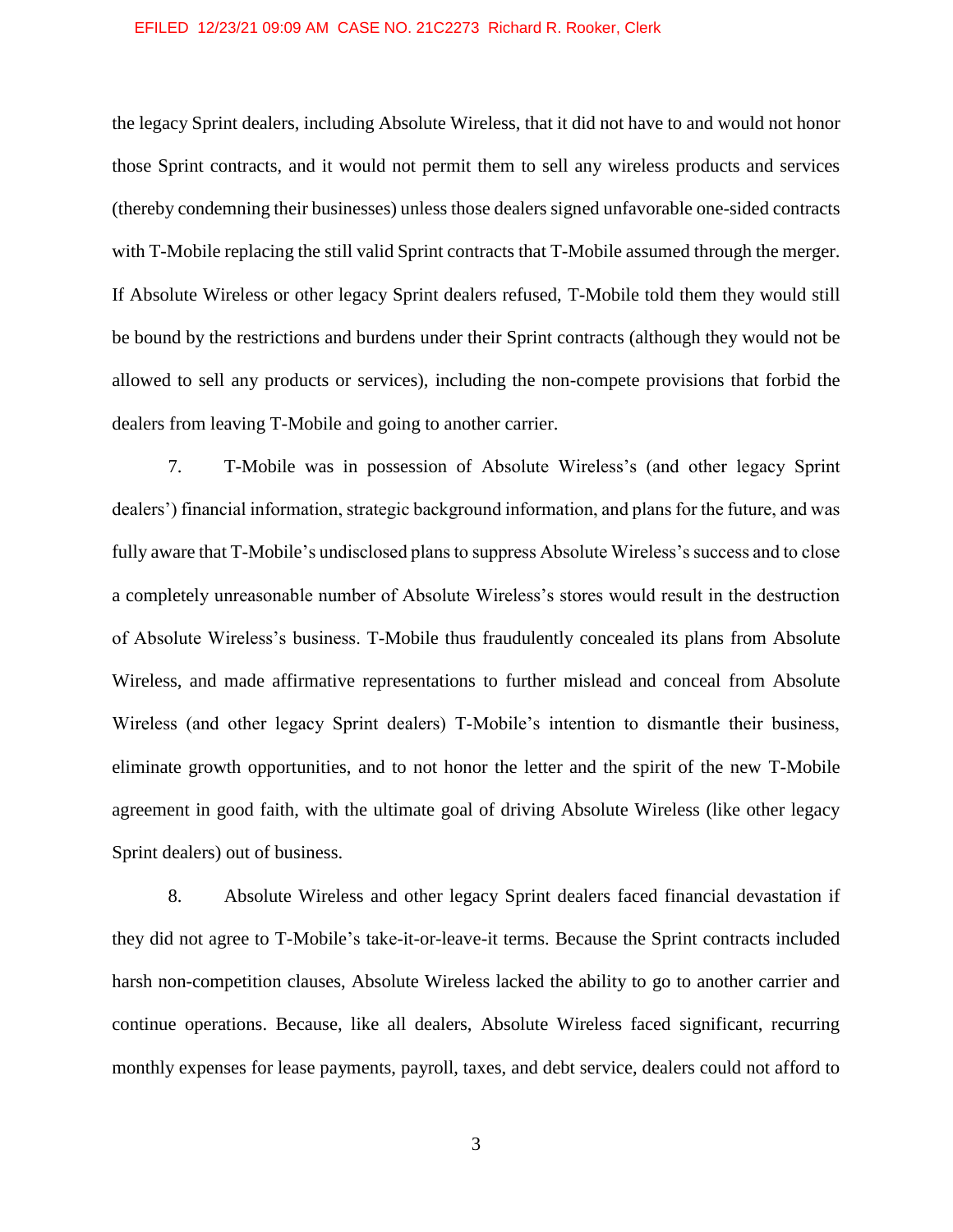forego the income from selling wireless services and products. In Absolute Wireless's case, these recurring payments amounted to approximately \$1.5 million per month.

9. T-Mobile rushed Absolute Wireless and other legacy Sprint dealers into unlawfully hurried contracts of adhesion (to the point of requiring Absolute Wireless to execute a nearly 700 page set of important legal documents<sup>3</sup> within only a few days of receiving same) that included unfair, unreasonable, and unconscionable terms which were, in any event, the product of coercion, fraud, financial distress and inequality that T-Mobile created. Those contracts (collectively, "the Agreement Package") included:

- a. A Wind Down Addendum to the Authorized Representative Agreement between Sprint and Absolute Wireless ("Wind Down Addendum");<sup>4</sup>
- b. Retailer Services Agreements<sup>5</sup> with T-Mobile, which in turn had numerous, lengthy exhibits – Agreements that were far less favorable than the Sprint Agreement they purported to replace; and
- c. Personal guarantees (which Sprint had not required) for Mr. Grant Burrow and Mr. Robert Hartline, Absolute Wireless's principals.

 $\overline{a}$ 

<sup>3</sup> Not only were the documents themselves lengthy, but they also included links to other documents and terms and conditions which were not set out in the documents themselves. No reasonable person – or even a reasonable lawyer representing a dealer—could have been fully familiar with all of the documents T-Mobile was pressuring Absolute Wireless to sign in a rushed fashion, particularly given the unfair timing restraints T-Mobile was imposing. Of course, it would have made little difference since dealers like Absolute Wireless had no choice but to sign and T-Mobile indicated that the documents were non-negotiable and that it would accept no edits from dealers whatsoever.

<sup>4</sup> The Wind Down Addendum was horribly one-sided. It provided limited "door closing benefits" for stores (referred to in the business as "doors") that Absolute Wireless did not want to close, and disproportionately took away benefits for those stores that Absolute Wireless had always enjoyed under the Sprint Agreements. For example, the Wind Down Addendum robbed Absolute Wireless of continuing service awards ("CSAs" or "residuals") for the doors, which were monthly amounts received by dealers for each wireless service agreement contract they sold to a customer. Under Sprint, Absolute Wireless received residuals for a customer sale at a location even after that location closed. Under T-Mobile, Absolute Wireless did not.

<sup>5</sup> The parties executed three Retailer Services Agreements, one for each market or "Area" where Absolute Wireless operated retail locations. All three Retailer Service Agreements are virtually identical and, for the purposes of this Complaint, will be referred to collectively as " the Agreement."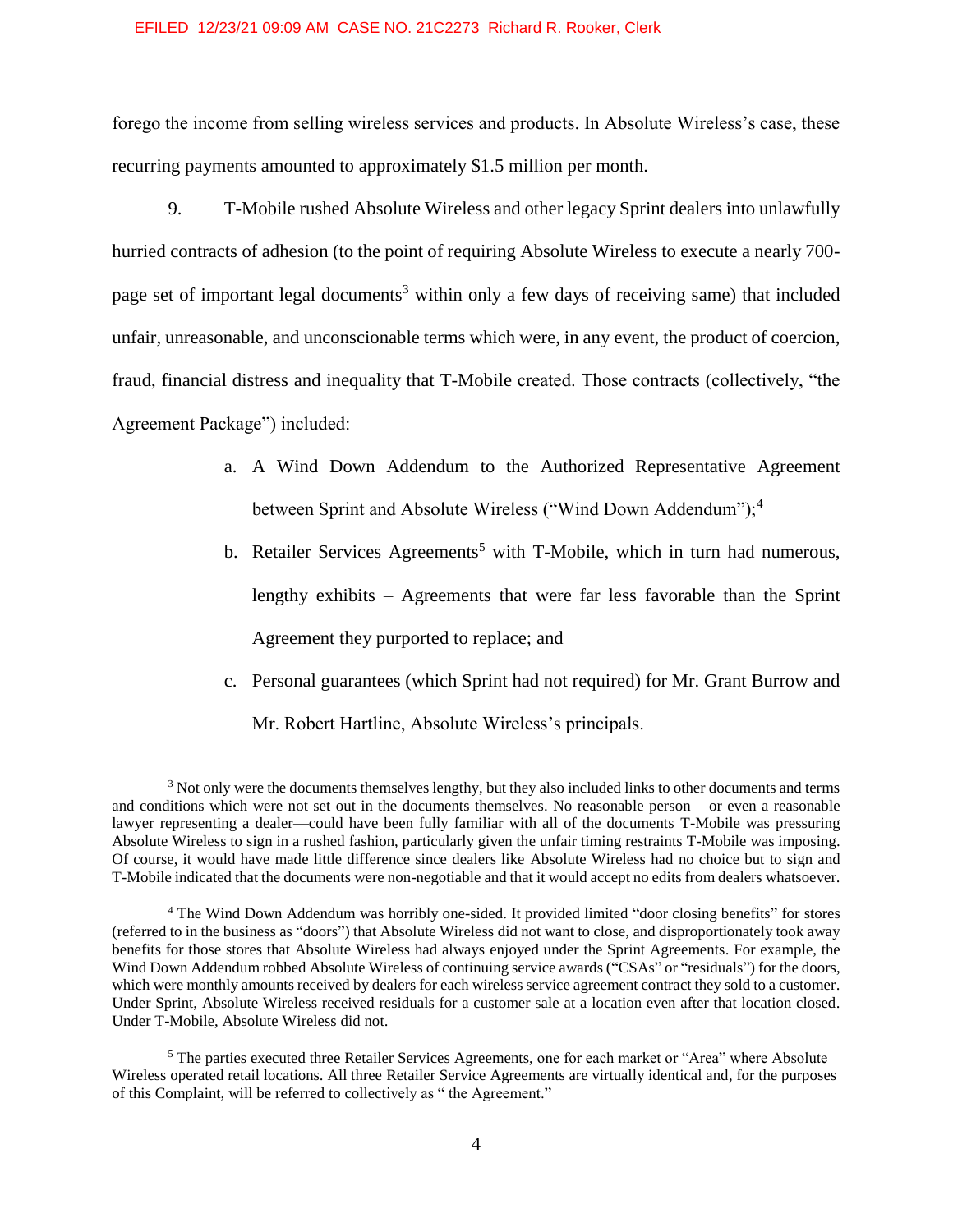The undersigned has not attached these documents but can make them available to the Court.

10. T-Mobile then abused the putative commercial terms it imposed to suppress Absolute Wireless, impede its success, and to force the closures of a disproportionately high number of Absolute Wireless locations. These were the mechanisms T-Mobile employed (via the guise of exercising its purported rights under the fraudulently-obtained Agreement) to carry out its ultimate scheme of financially crippling Absolute Wireless — and numerous other previouslythriving legacy Sprint dealers — to such an extent that Absolute Wireless was forced to sell its remaining business to one of T-Mobile's preferred legacy dealers. Specifically, T-Mobile unlawfully weaponized the commercial relationship and used the Agreement's terms to unfairly disadvantage Absolute Wireless when it, without limitation:

- a. Closed Absolute Wireless's best stores;
- b. Systematically closed Absolute Wireless's stores at such high, unfair, and unforeseeable (to Absolute Wireless) rates that it effectively drove Absolute Wireless into financial hardship and out of business;
- c. Cut stores in large geographies in a manner that made it nearly impossible for Absolute Wireless's district managers to reasonably operate in those geographies;
- d. Took away Absolute Wireless's CSAs or residuals, which were a significant aspect of Absolute Wireless's compensation as a Sprint dealer;
- e. Provided deficient signage for the stores after the merger, initially providing only a banner, which was far less effective than real signage at encouraging customer traffic. In fact, T-Mobile intentionally delayed providing T-Mobilebranded signage to Absolute Wireless, leaving it with Sprint-branded signage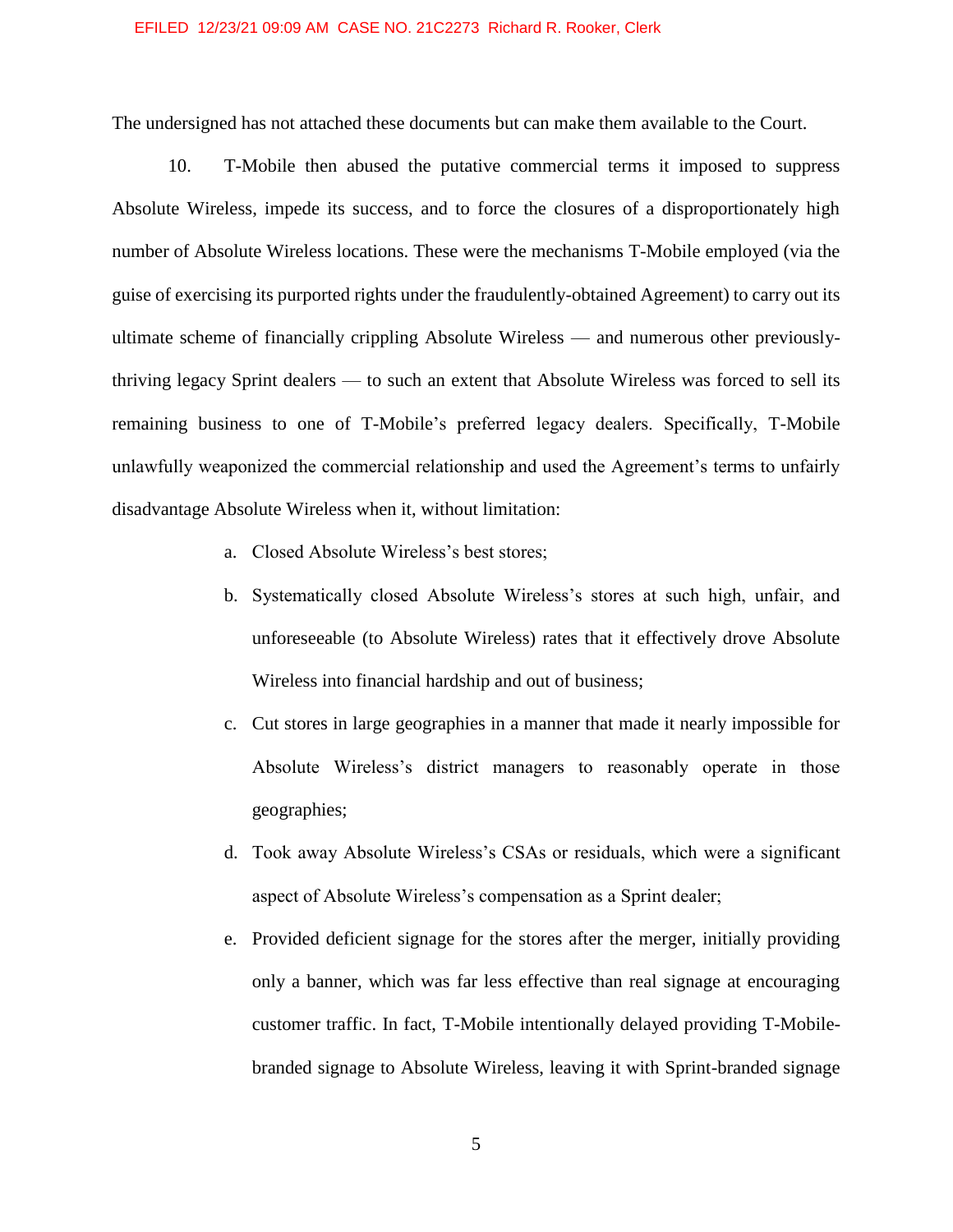even after the merger, resulting in enormous financial loss as customers perceived Absolute Wireless as being non-functional. Absolute Wireless faced approximately a 30% drop in call volume as a result;

- f. Took control of internet marketing for Absolute Wireless, but then impaired Absolute Wireless's search engine optimization so that internet searches for T-Mobile services only returned hits for legacy T-Mobile stores, but not Absolute Wireless (even if an Absolute Wireless location was closer), and only persons searching specifically for Sprint Services (which had been merged out of existence) would be directed to Absolute Wireless;
- g. Cut real-time sales reporting, one of the single most important sales drivers in the retail mobile services and accessories business, which impaired Absolute Wireless's ability to gauge its success in real time and its ability to prevent returns that undermined final sales;
- h. Limited the number of point-of-sale stations in Absolute Wireless's stores, which reduced sales opportunities;
- i. Changed the credit class for Absolute Wireless's upgrading legacy Sprint customers, which prevented Absolute Wireless from upgrading its own customers to new services or products;
- j. Created an atmosphere that depressed the sales value of dealer-dealer sales of stores, which:

(1) artificially reduced the prices that Absolute Wireless could receive for selling its locations to other dealers when T-Mobile's misconduct was driving Absolute Wireless out of the marketplace,

(2) improperly reduced the number of viable, successful dealers who could purchase Absolute Wireless's assets, and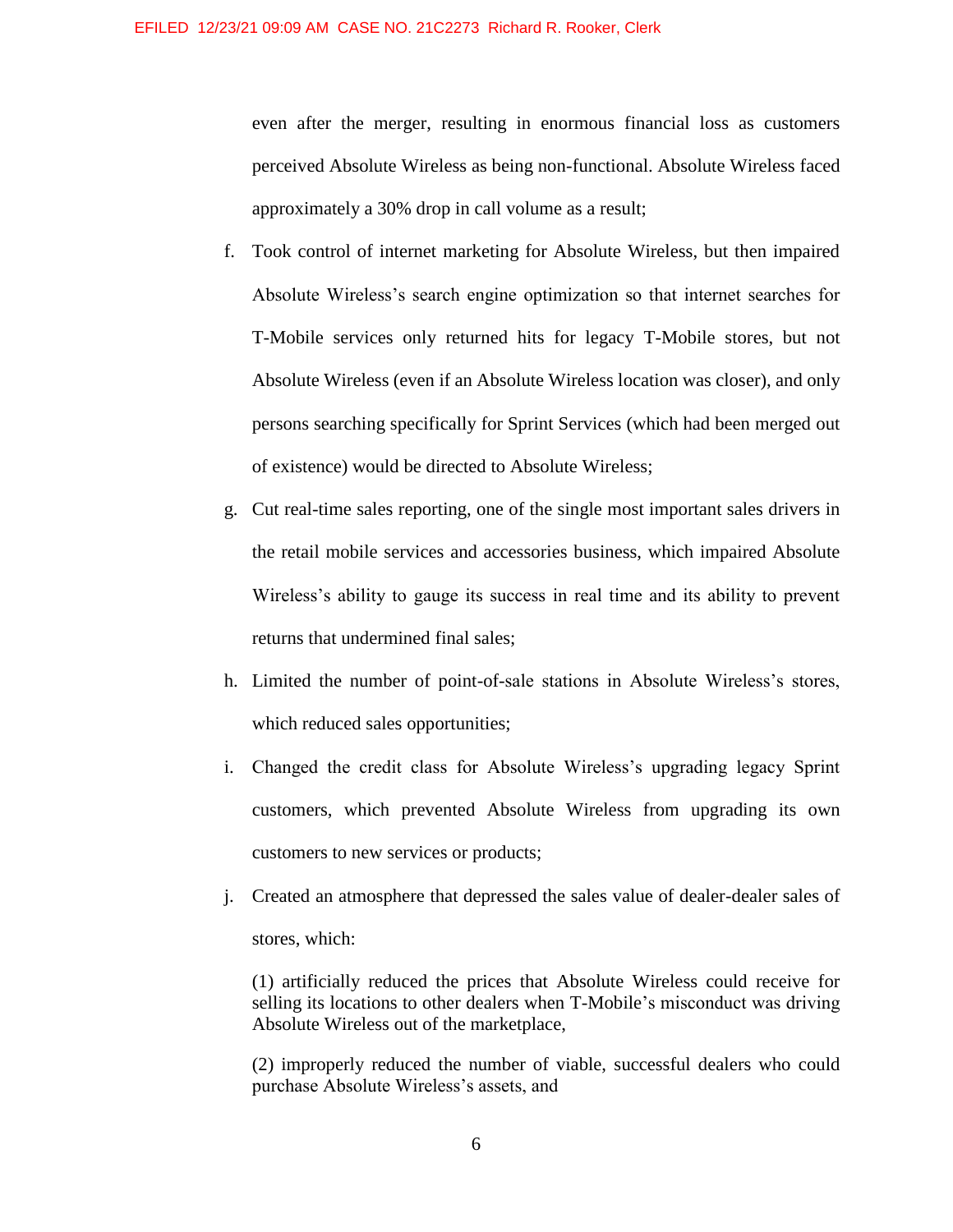(3) encouraged T-Mobile-preferred dealers to offer artificially low prices for the remaining stores Absolute Wireless (and other legacy Sprint dealers) were forced to sell off as a result of T-Mobile's conduct;<sup>6</sup>

- k. Engaged in other improper actions and inactions that demoralized Absolute Wireless's ownership, management, and staff; and
- l. Otherwise engaged in oppressive, fraudulent, and unconscionable conduct.

11. T-Mobile both affirmatively misrepresented the number of contemplated store closures and concealed that it intended to devastate Absolute Wireless's business by cutting its total presence from 57 stores to 38 stores.

12. T-Mobile made affirmative misrepresentations and concealed material facts regarding its devastating intentions from dealers such as Absolute Wireless, and these frauds induced the alleged contractual relationships that T-Mobile then abused. For instance, T-Mobile knew Absolute Wireless and other legacy Sprint dealers would resist signing the Agreement after the merger if they knew T-Mobile would quickly close the majority of their stores, and so T-Mobile told those dealers under no uncertain terms that it would *not* do so, despite knowing at the time that it would.

13. Further, Absolute Wireless was in a mislabeled and fraudulently disclaimed (by Sprint) franchise relationship with Sprint. T-Mobile unlawfully terminated that franchise relationship and required Absolute Wireless to enter into another mislabeled and fraudulently

 $\overline{a}$ 

<sup>6</sup> T-Mobile's Dealer Financial Services had complete knowledge of the sales and purchases being contemplated among dealers and total control over which deals would be approved. The overreaching control exercised by Dealer Financial Services led to circumstances in which Absolute Wireless encountered difficulty receiving reasonable bids for the sale of its stores, and created an environment in which one bidder felt comfortable breaching an NDA to invite other dealers to collaborate with that dealer to offer Absolute Wireless a low-ball value rather than competing bids. Such unfair and anti-competitive circumstances would not have been possible had T-Mobile not destroyed the open marketplace for dealer-dealer sales through its actions and inactions complained of herein. Thus, not only was T-Mobile's conduct unlawful, unfair, and improper, but it facilitated and promoted an environment of misconduct by others.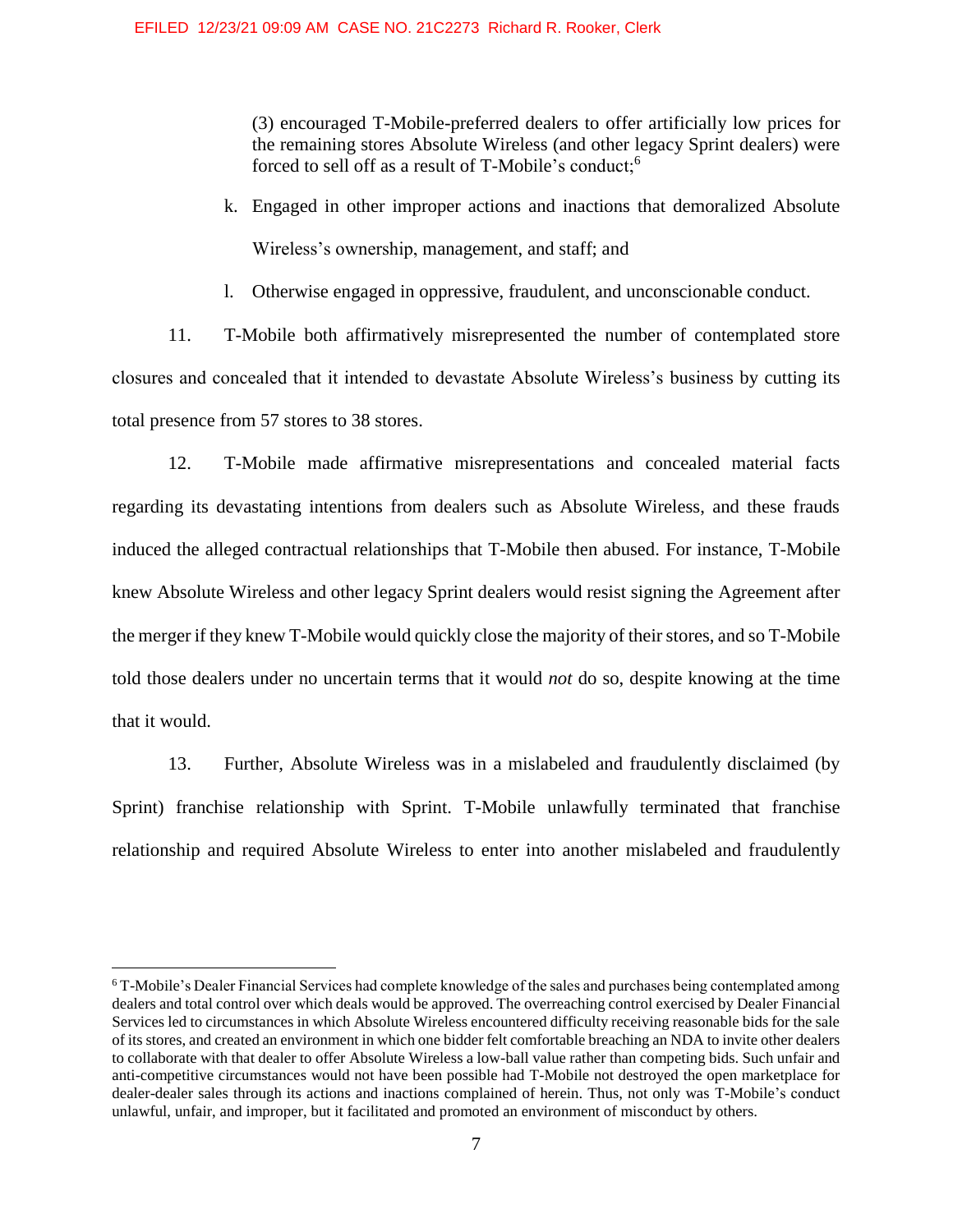disclaimed (by T-Mobile) franchise relationship with T-Mobile. T-Mobile has acted unlawfully under franchise law.

14. Ultimately, and precisely according to T-Mobile's plan, T-Mobile's unlawful conduct forced Absolute Wireless to exit the business of being a T-Mobile dealer after the short and commercially abusive relationship by making a significantly de-valued sale of its remaining assets in December 2020.

15. Before bringing this case, Absolute Wireless served a notice of dispute on T-Mobile and tried to resolve these issues without resorting to filing this Complaint. T-Mobile offered only conclusory rejections of Absolute Wireless's valid concerns and refused to negotiate a reasonable resolution in good faith. Accordingly, Absolute Wireless has no choice but to bring an action to obtain redress for the wrongs T-Mobile inflicted via its predatory and anti-competitive conduct.<sup>7</sup>

# **PARTIES, VENUE, AND JURISDICTION**

16. Plaintiff Absolute Wireless is a limited liability company organized and existing under the laws of Tennessee and with a principal place of business in Tennessee.

17. Defendant T-Mobile is a corporation organized and existing under the laws of Delaware, with its headquarters in Bellevue, Washington.

18. Defendant Sprint is a is a Missouri corporation with its principal place of business at 6200 Sprint Parkway, Overland Park, Kansas 66251.

19. Venue is proper in Davidson County pursuant to Tenn. Code Ann. §§ 20-4-104.

 $\overline{a}$ 

 $7$  T-Mobile will attempt to normalize and justify its misconduct by describing it as sound business judgment. T-Mobile's conduct was neither sound nor legitimate. The business judgments T-Mobile made were to cheat, deceive, mistreat, suppress, and effectively shut down Absolute Wireless and other legacy Sprint dealers.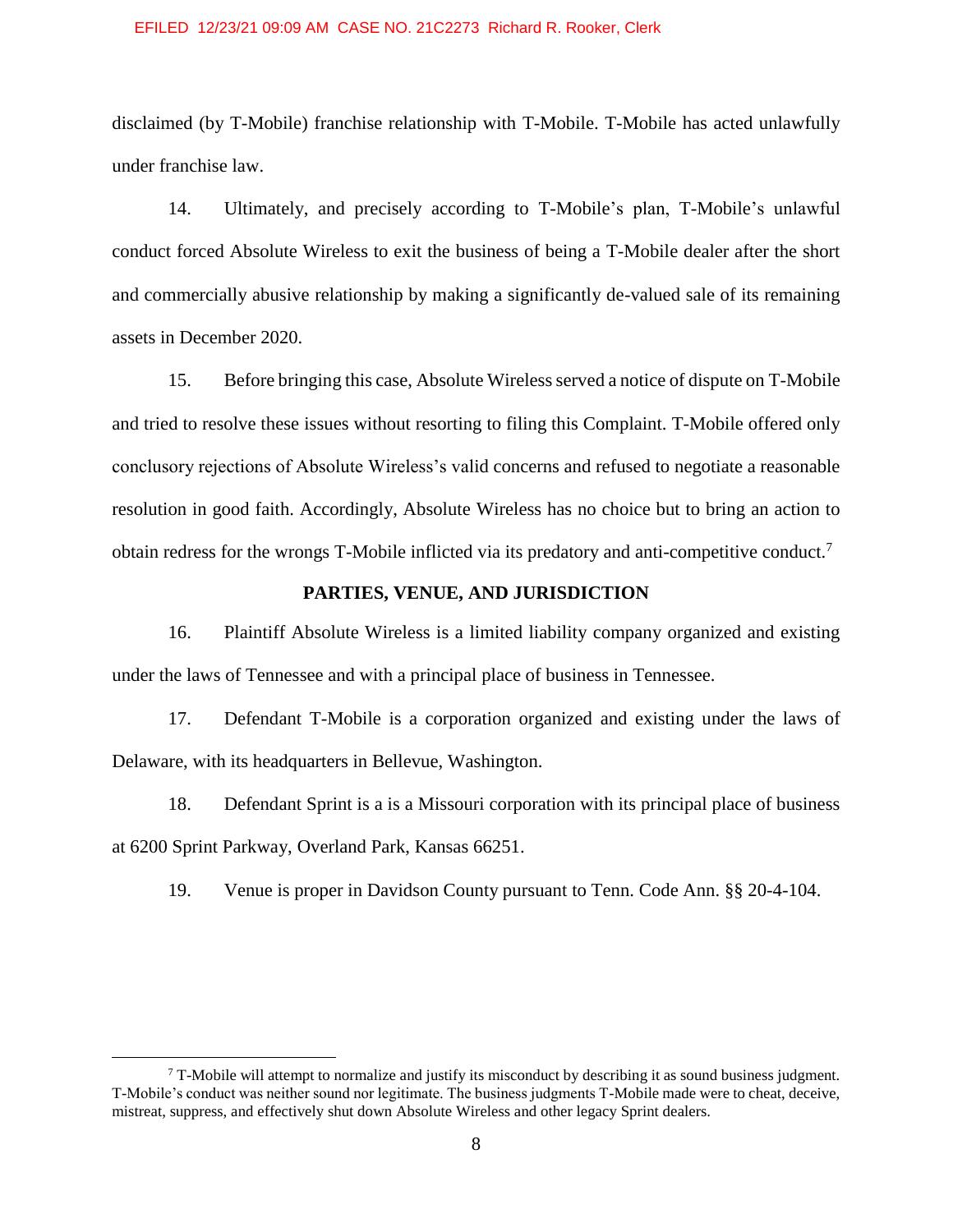20. This Court has personal jurisdiction over Sprint and T-Mobile pursuant to Tenn. Code Ann. §§ 20-2-201 and 20-2-203 as Sprint operated stores and did substantial business in Tennessee, and T-Mobile operates and does substantial business in Tennessee.

21. This Court has general jurisdiction of this matter pursuant to Tenn. Code Ann. § 16-10-101.

# **CHOICE OF LAW**

22. The Agreements provide for a Washington state choice of law. But those Agreements should be set aside as fraudulent and otherwise unlawfully and coercively induced. Absolute Wireless, therefore, is not bound by the Washington choice of law provision. T-Mobile, however, is estopped from refusing application of Washington law where it is more favorable to Absolute Wireless. Without waiving its rights to contest the T-Mobile Agreements, Absolute Wireless brings claims under both Washington law and the laws of the states in which did business and suffered harm, including in Tennessee.

### **FACTUAL BACKGROUND**

# **A. Founding of Absolute Wireless and Establishment of Absolute Wireless's Relationship with Sprint.**

23. In 1999, Messrs. Robert Hartline and Grant Burrow entered the wireless business offering wireless products and services as authorized Nextel dealers. Mr. Hartline owned and operated Absolute Wireless and Mr. Burrow owned and operated Wireless Direct.

24. In 2016, Messrs. Hartline and Burrow merged and established Absolute Wireless in Tennessee as an exclusive provider of Sprint products and services after Nextel and Sprint merged. The new Absolute Wireless had a combined total of 33 stores at the time the two companies merged.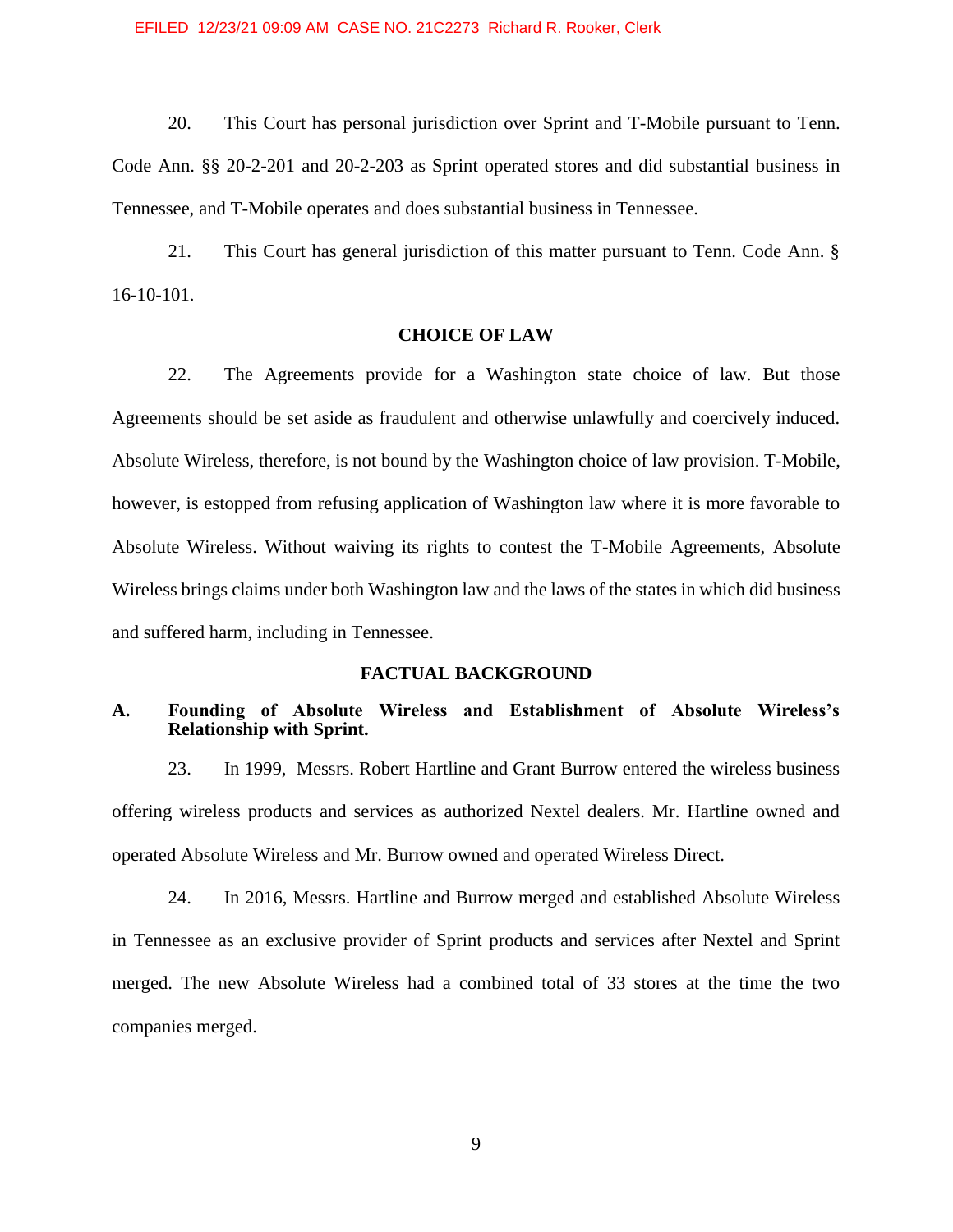25. Sprint began to recognize Absolute Wireless's success and promise and awarded it numerous awards over the years for being one of the top dealers in the country.

26. On or about August 30, 2017, Sprint and Absolute Wireless executed an Authorized Representative Agreement ("ARA"), which Sprint could terminate only for cause.

### **B. Absolute Wireless Exceled as an Authorized Sprint Dealer and Expanded its Footprint at Sprint's Behest.**

27. At a dealer summit that took place during January 29-31, 2018, Sprint heavily encouraged dealers, including Absolute Wireless, to grow and add new locations, especially near competitors like T-Mobile. In light of Absolute Wireless's track record of success, Sprint encouraged Absolute Wireless to expand in markets that Sprint considered strategic or beneficial to Sprint. Sprint consistently ranked Absolute Wireless as one of its top dealers in the country, and over time, Absolute Wireless received numerous awards for being one of the best Sprint dealers in the country. Over time, Absolute Wireless grew to 57 stores across Arkansas, Tennessee, Alabama, Mississippi, and Georgia, with over 300 employees.

# **C. While Encouraging Absolute Wireless to Expand, Sprint Concealed Its Plans to Merge with T-Mobile.**

28. Sprint knew that it would soon be acquired by T-Mobile, but told Absolute Wireless otherwise, assuring Absolute Wireless (and other legacy Sprint dealers) that Sprint would remain "a stand-alone company." Indeed, Sprint's CEO Marcelo Claure specifically made this statement. Sprint concealed the truth about the merger from Absolute Wireless (and other dealers) and repeatedly encouraged Absolute Wireless to open and acquire new stores, and specifically encouraged Absolute Wireless (and other dealers) to open stores that were in close proximity to T-Mobile stores. Upon information and belief, these misrepresentations and concealments were made to protect Sprint's position in the merger as well as profit Sprint and its executives in the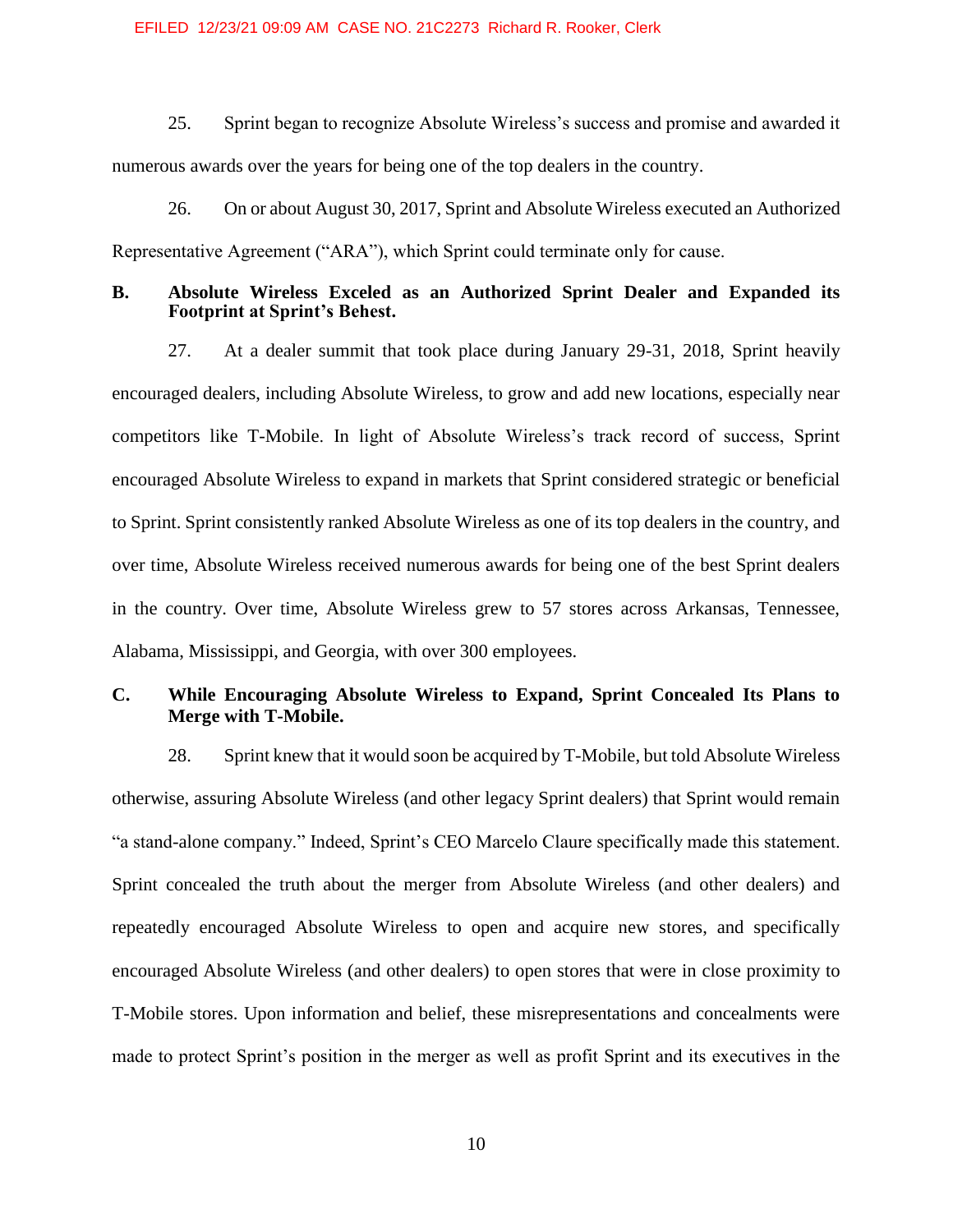coming merger, from which they profited greatly based on the growth induced by the misrepresentations and concealments.

29. Despite Sprint's efforts to conceal its merger plans from dealers like Absolute Wireless, there were rumors that Sprint and T-Mobile might merge. Sprint indicated that there would not be a merger, and again instructed Absolute Wireless to continue growing and opening new stores in close proximity to T-Mobile locations. Absolute Wireless followed Sprint's instructions and continued opening new locations. Upon information and belief, Sprint knew its statements about the merger were false and that its repeated urging that Absolute Wireless (and other legacy Sprint dealers) continue growing and opening new stores would benefit Sprint and its executives in the upcoming merger, but would ultimately harm dealers like Absolute Wireless.

30. To obtain the necessary approvals from the Department of Justice and regulatory agencies, T-Mobile made broad, sweeping promises to the government and to the public that the merger would increase competition for consumers, result in the opening of new stores, and create approximately 100,000 new jobs and that it would not produce anti-competitive behavior.

31. Among other public appearances to promote the merger, Marcelo Claure and T-Mobile's CEO John Legere, jointly appeared on CNBC's "Squawk on the Street" program on April 30, 2018. During that joint appearance, they stated that the new proposed merger would create thousands of jobs and would result in hundreds and hundreds of new stores being opened. A link to the video of program where these statements was made is here [https://www.cnbc.com/video/2018/04/30/T-Mobile-and-sprint-ceos-on-mega-merger.html.](https://www.cnbc.com/video/2018/04/30/t-mobile-and-sprint-ceos-on-mega-merger.html) Mr. Claure's and Mr. Legere's statements on that program are incorporated by reference.

32. Messrs. Claure and Legere made the same claims – that both jobs and stores would be added, not reduced, following the merger – during a Town Hall meeting with Sprint dealers,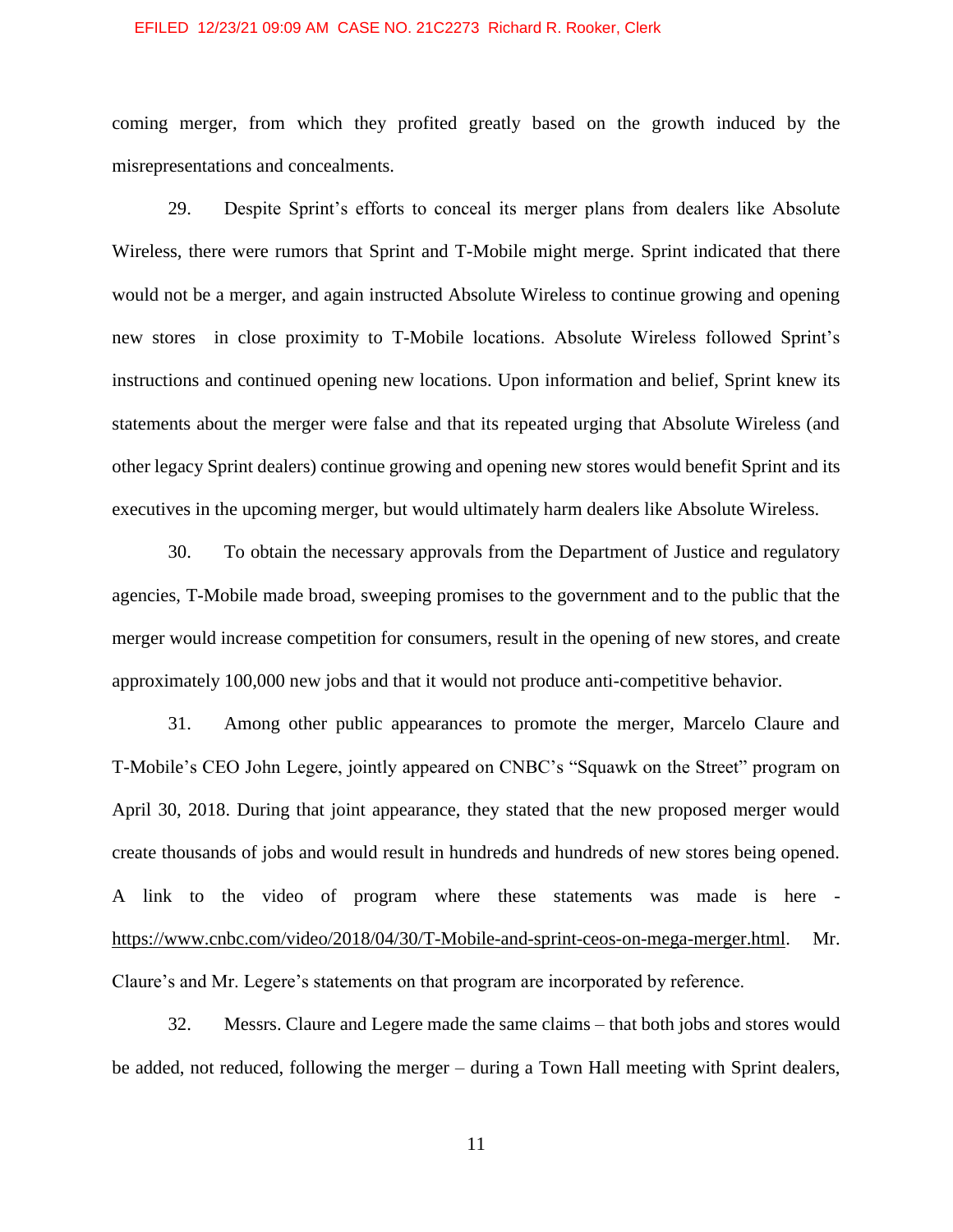including Absolute Wireless, on October 22, 2018. The full transcript of their statements at that meeting is available here - [https://www.fiercewireless.com/wireless/full-transcript-here-s-what-](https://www.fiercewireless.com/wireless/full-transcript-here-s-what-t-mobile-s-john-legere-told-sprint-s-town-hall-meeting)[T-Mobile-s-john-legere-told-sprint-s-town-hall-meeting,](https://www.fiercewireless.com/wireless/full-transcript-here-s-what-t-mobile-s-john-legere-told-sprint-s-town-hall-meeting) and is incorporated by reference.

33. Mr. Legere additionally stated that "The New T-Mobile will open **600 new stores to serve rural areas and small towns**" (emphasis in original) and that "we will offer a job with the New T-Mobile to every single employee of T-Mobile and Sprint working in one of our retail stores" following the merger during an April 4, 2019 posting to T-Mobile's website [https://www.T-Mobile.com/news/un-carrier/new-T-Mobile-creating-jobs,](https://www.t-mobile.com/news/un-carrier/new-t-mobile-creating-jobs) which statements are also incorporated herein.

34. Messrs. Claure and Legere made these statements to induce Absolute Wireless, and other legacy Sprint dealers, to continue following Sprint's growth plan and to induce Absolute Wireless and other dealers to not oppose the merger or request that appropriate regulators deny or contest the merger.

35. Messrs. Claure and Legere intended that Absolute Wireless and other Sprint dealers rely on these representations in executing post-merger agreements with T-Mobile so they could complete their merger and enrich themselves, to the detriment of legacy Sprint dealers like Absolute Wireless.

36. Messrs. Claure and Legere also intended that Congress rely on these statements, as well as those made in other public appearances and interviews, because they knew the merger would be subject to scrutiny by Congress. In fact, Messrs. Claure and Legere reiterated their claims that the merger would not impact Sprint dealers and would in-fact result in more stores being opened, during joint testimony sessions to Congress on June 27, 2018 and February 19, 2019.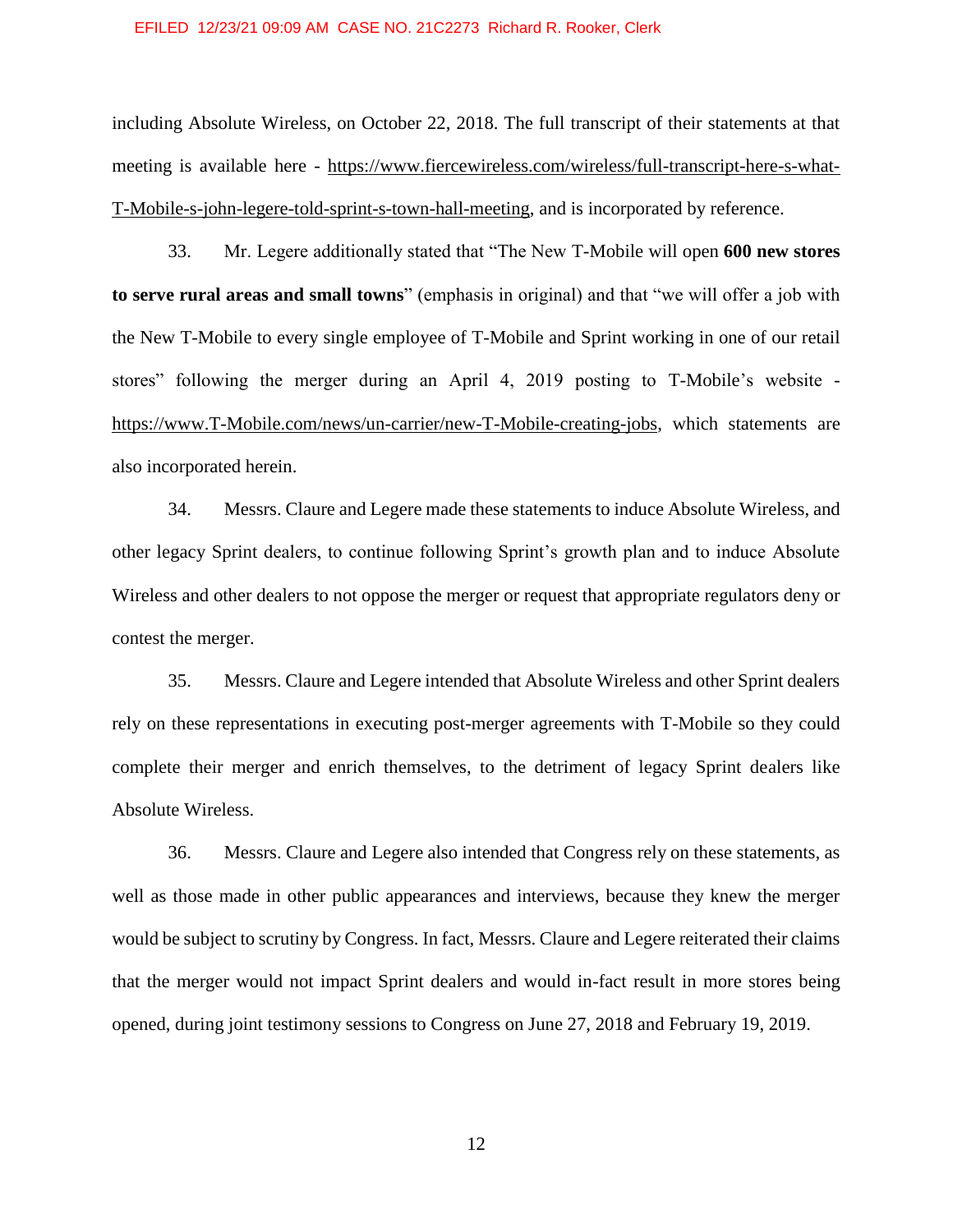37. Sprint concealed the truth about the merger from Absolute Wireless (and other dealers) and repeatedly encouraged Absolute Wireless to open and acquire new stores, and specifically encouraged Absolute Wireless (and other dealers) to open stores that were in close proximity to T-Mobile stores.

38. Upon information and belief, these misrepresentations and concealments were made to profit Sprint and its executives in the coming merger, from which they profited greatly based on the growth induced by the misrepresentations and concealments.

# **D. Sprint and T-Mobile Merged, and T-Mobile Coerced and Fraudulently Induced Absolute Wireless to Enter Into New Agreements Based on False Promises of Growth and Limited Post-Merger Closures.**

39. Sprint and T-Mobile finalized the merger on April 1, 2020.

40. Approximately on or about April 30, 2020, representatives from T-Mobile met with Absolute Wireless to present T-Mobile's post-merger dealer strategy as it pertained to Absolute Wireless. In the presentation, T-Mobile announced it would close 10 of Absolute Wireless's 57 stores. T-Mobile falsely represented that the store closures were based on extreme proximity to other T-Mobile stores and that T-Mobile was instituting a similar number of closures for legacy Sprint and T-Mobile dealers alike.

41. T-Mobile had designated monthly bonus payments for those stores it classified as rural. Despite classifying all but four of Absolute Wireless's stores as rural, T-Mobile never made any bonus payments to Absolute Wireless that it was entitled to.

42. T-Mobile did not mention the possibility of additional store closures beyond those 10. Absolute Wireless reasonably believed that these closures were the only closures T-Mobile would institute because T-Mobile's dealer strategy presentation to Absolute Wireless — besides not mentioning any potential for more closures — was intentionally designed to give the impression there would be none.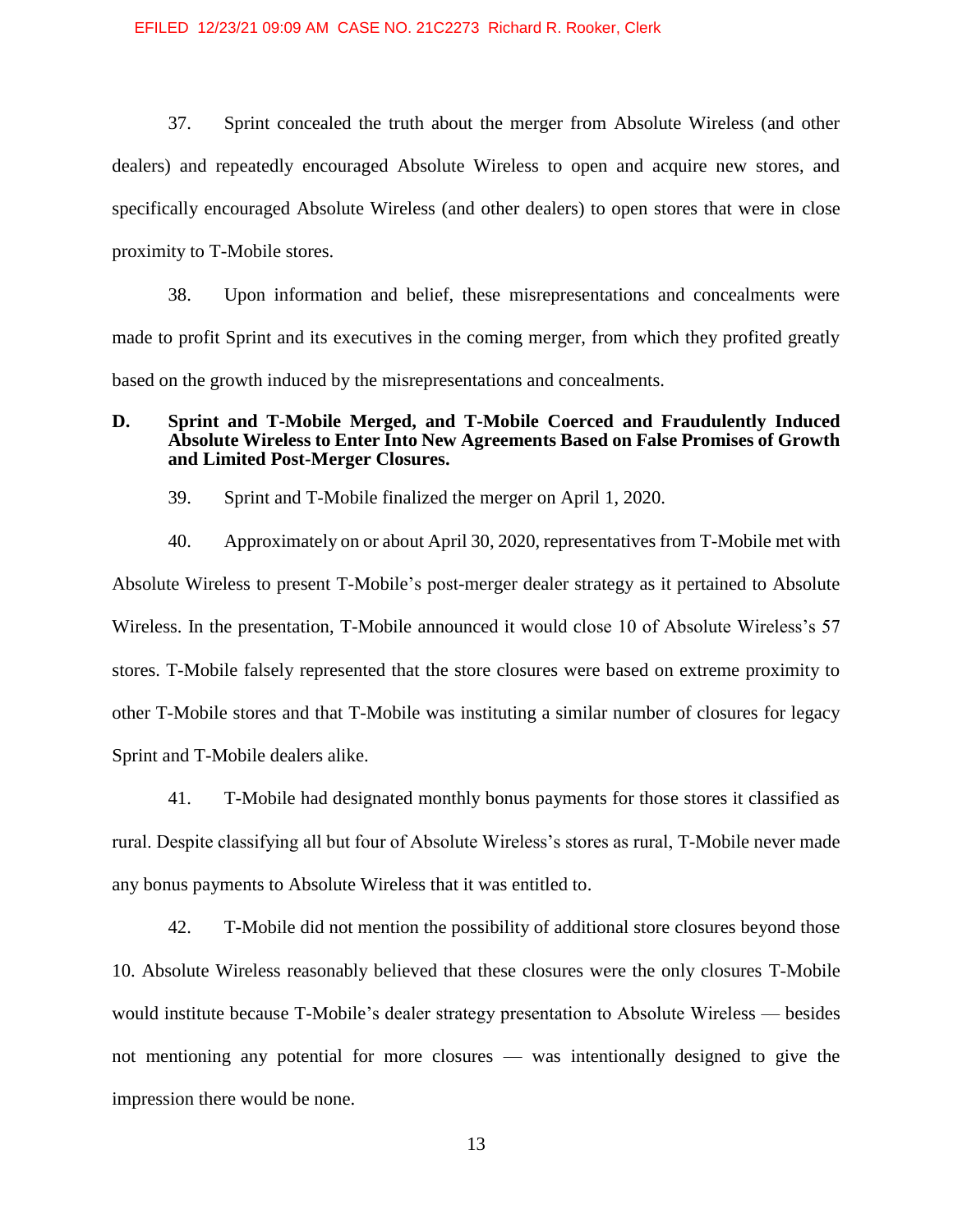43. On or about May 5, 2020, T-Mobile sent Absolute Wireless the Agreement Package, which required Absolute Wireless to wind down its existing agreements with Sprint, enter into three new Retailer Services Agreements with T-Mobile, and submit two individual guarantees executed by Mr. Hartline and Mr. Burrow. The Agreement Package consisted of hundreds of pages of legal documents. T-Mobile pressured Absolute Wireless to sign these documents quickly and repeatedly emphasized that all terms were non-negotiable and that to be a T-Mobile authorized dealer, Absolute Wireless must sign these Agreements.<sup>8</sup>

44. Contemporaneously with its transmission of the Agreement Package, T-Mobile falsely represented to Absolute Wireless that it did not have to honor and would not honor Sprint's obligations under Absolute Wireless's existing dealer agreements with Sprint, which obligations T-Mobile had assumed via the merger and by their terms were effective and would have continued to remain effective.

45. T-Mobile also withheld Absolute Wireless's rightfully-earned CSAs for those 10 closed stores, amounting to approximately \$70,000 on a monthly basis yet at the same time wrongfully charged Absolute Wireless fees for deactivations and chargebacks for the closed locations.

46. T-Mobile further advised Absolute Wireless that, because Sprint no longer existed, T-Mobile was not obligated to provide any benefits under the existing contracts and would not allow Absolute Wireless to sell any T-Mobile phones or services unless it signed the Agreement

 $\overline{a}$ 

<sup>8</sup> Absolute Wireless had no legitimate option of suing T-Mobile to avoid signing the Agreements, because, if it did not sign them, Absolute Wireless would lack the cash flow from selling wireless services and products that it would have needed to fund litigation against T-Mobile and Sprint, which were, conversely, well capitalized to resist a challenge (and draw it out and punish Absolute Wireless). Indeed, as set forth in this complaint and similar pleadings against T-Mobile, T-Mobile has a pattern and practice of unlawfully retaliating against dealers that stand up to it.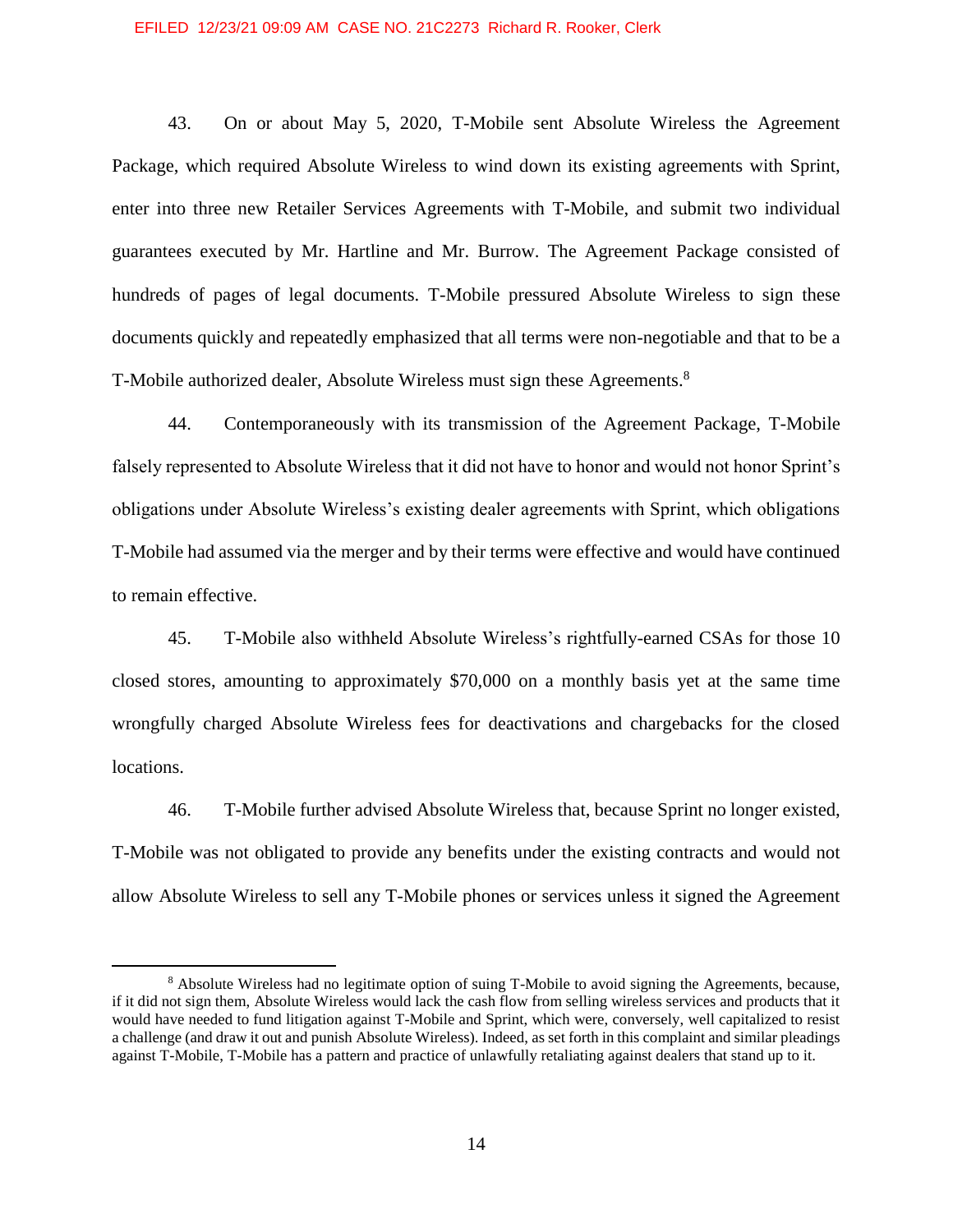Package. T-Mobile took the entirely opposite position with respect to Absolute Wireless's burdens under the existing Sprint contracts, stating it would continue to enforce those burdens against Absolute Wireless until it signed the T-Mobile Agreement Package.

47. T-Mobile also stated that if Absolute Wireless did not execute the Agreement Package by May 8, 2020 (effectively giving Absolute Wireless a 3-day deadline to read, understand, and execute hundreds of pages of legal documents, or else risk having a worthless business with no ability to sell products or services), T-Mobile would withhold the funds needed to remodel Absolute Wireless's 47 remaining stores to convert them to T-Mobile-branded locations. T-Mobile required all legacy Sprint dealers, including Absolute Wireless, to remodel their stores under the new T-Mobile brand at a cost to the dealer of an undisclosed amount at the time, but which later information revealed would cost approximately more than \$100,000 per store. At the time, T-Mobile misrepresented that it would allocate cooperating legacy Sprint dealers funds to "refresh" their stores, which concealed the true cost of remodeling.

48. T-Mobile therefore gave Absolute Wireless an unrealistic and impractical timeline to review and execute voluminous, non-negotiable agreements to be eligible to receive the remodel funds and continue operating, or else lose its business entirely.

49. When Absolute Wireless communicated its concerns about the Agreement, T-Mobile stated it does not entertain redlines and all documents were non-negotiable, effectively presenting contracts of adhesion that, due to T-Mobile's fraud and deceptive conduct, Absolute Wireless had no option but to sign.

50. As a practical matter, T-Mobile knew that Absolute Wireless had no choice but to sign the new Agreement. T-Mobile would hold Absolute Wireless and other dealers to the restrictions in the Sprint contracts (e.g., non-competition clauses), but would not allow Absolute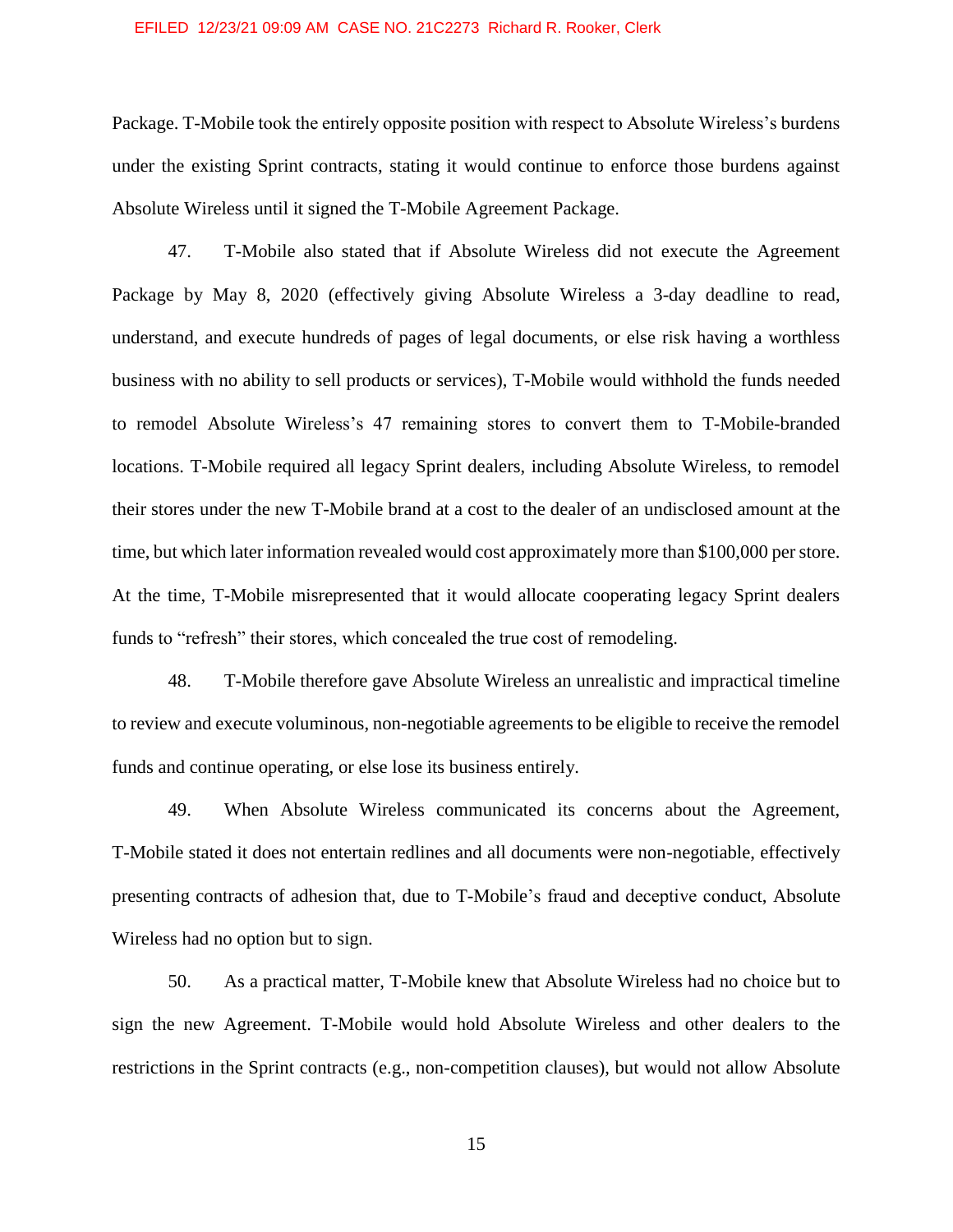Wireless to sell T-Mobile branded products and services unless Absolute Wireless signed the new Agreement Package. This combination of circumstances would entirely deprive Absolute Wireless of the ability to meet its expenses of approximately \$1.5 million per month in lease payments, payroll, taxes, and debt service.

51. Prior to executing the Agreement Package, Absolute Wireless spoke with Mr. Scott Keen, Sprint's former Director of Dealer Channels who had been promoted to a similar Director position at the new T-Mobile. Specifically, in the second half of May 2020, Absolute Wireless directly asked Mr. Keen whether T-Mobile would institute any additional rounds of store closures.

52. Mr. Keen assured Absolute Wireless that T-Mobile would not engage in another round of closures.

53. According to T-Mobile's representatives, the closures were part of a "shrink to grow" strategy, pursuant to which T-Mobile would close – on a fair and reasonable basis – stores that were in close proximity to one another and then allow dealers, like Absolute Wireless, to grow by adding new locations in new areas. Indeed, multiple T-Mobile representatives repeatedly assured Absolute Wireless that T-Mobile was going to facilitate expansion and growth by Absolute Wireless.

54. T-Mobile knew, but concealed from Absolute Wireless, that unless a dealer was a favored T-Mobile dealer, it would only be allowed (or more accurately, forced) to shrink, but never to grow. As Absolute Wireless was not a favored legacy T-Mobile dealer, Absolute Wireless experienced a mandated "shrink, but not grow" strategy forced by T-Mobile.

55. Upon information and belief, at that time T-Mobile knew that it would make multiple additional rounds of closures of Absolute Wireless stores, and T-Mobile fraudulently concealed this fact from Absolute Wireless, including by instructing personnel, like Mr. Keen and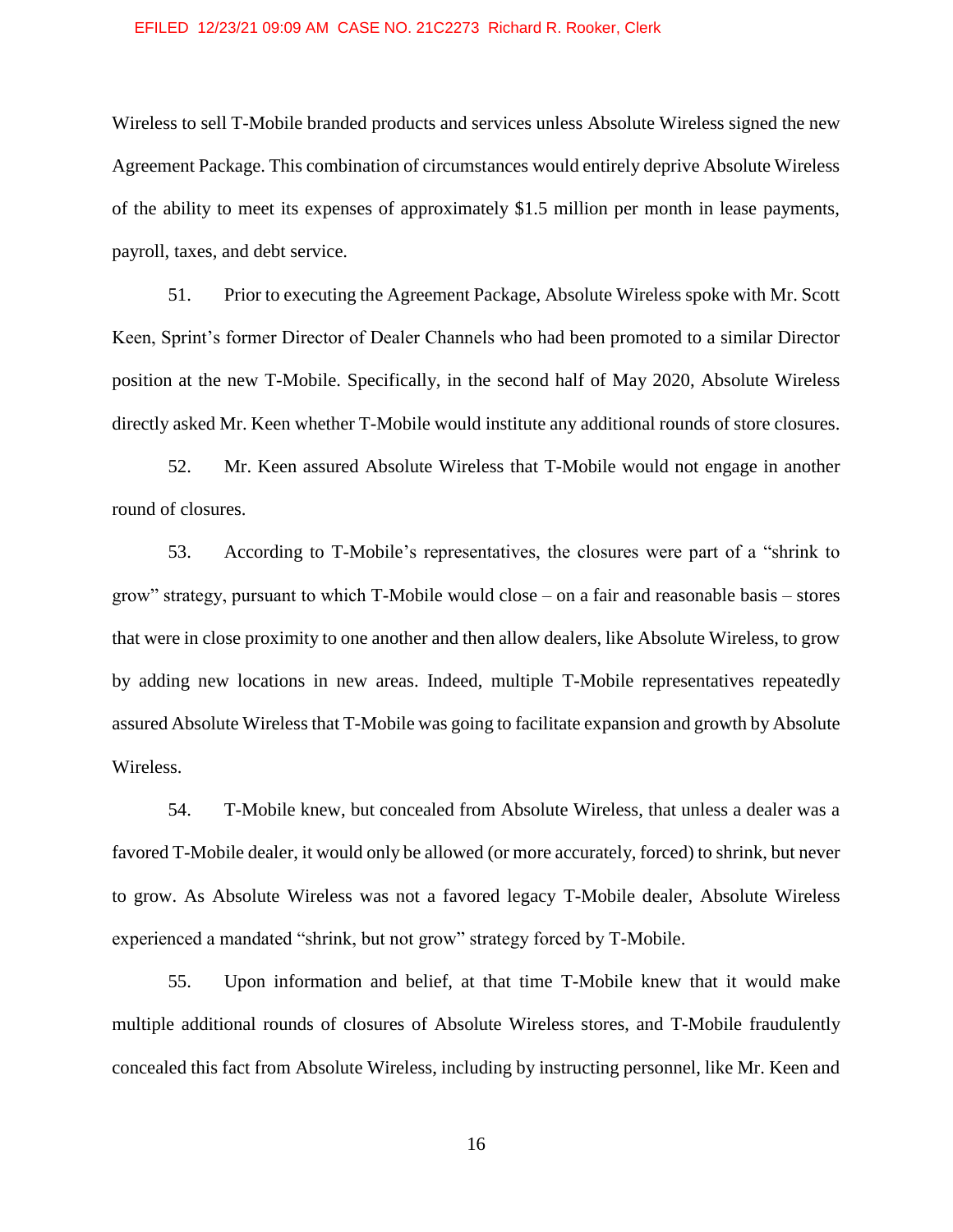Cody Welker (another T-Mobile representative appointed to communicate with dealers like Absolute Wireless), not to disclose this fact to Absolute Wireless and other dealers.<sup>9</sup>

56. Faced with an immediate reduction of its business after the merger and the direct threat of its remaining stores' operations grinding to a halt with nothing to sell, as well as the inability to negotiate terms and T-Mobile's false representations there would be no further store closures, Absolute Wireless signed the Agreement Package on May 7, 2020, which included the Agreement and the Wind Down Addendum. Also on May 7, 2020, the principals of Absolute Wireless, Messrs. Hartline and Burrow signed their individual personal guarantees.

57. On or about May 28, 2020, T-Mobile placed on hold all dealer lease renewals and/or approvals until November 17, 2020, effectively causing leases to acquire holdover status and forcing Absolute Wireless to pay the holdover rent because T-Mobile refused to pay the holdover rent. T-Mobile provided no strategic support to Absolute Wireless to negotiate the leases with the landlords and allowed Absolute Wireless to continue suffering financially. Further, T-Mobile also prevented Absolute Wireless from moving any of its stores to new locations or from acquiring new stores.

# **E. The Agreement's Oppressive Terms.**

 $\overline{a}$ 

58. The Agreement Package includes provisions that were false and/or oppressive, including: provisions that reduced Absolute Wireless's compensation, releases that were induced by financial coercion and distress,  $^{10}$  overreaching non-competition provisions extended not only

<sup>9</sup> Upon information and belief, T-Mobile disregarded the advice of the real estate advisors upon which it normally relied in deciding which stores to slash.

<sup>&</sup>lt;sup>10</sup> T-Mobile had a pattern and practice of applying financial and other pressure to sign releases. Upon information and belief, T-Mobile even sent them to low-level managers and were constantly applying pressure to dealers to sign such items as part of an obvious attempt to tie up loose ends and to try to avoid – under duress and without adequate consideration – consequences for fraudulent, unfair, and anti-competitive conduct.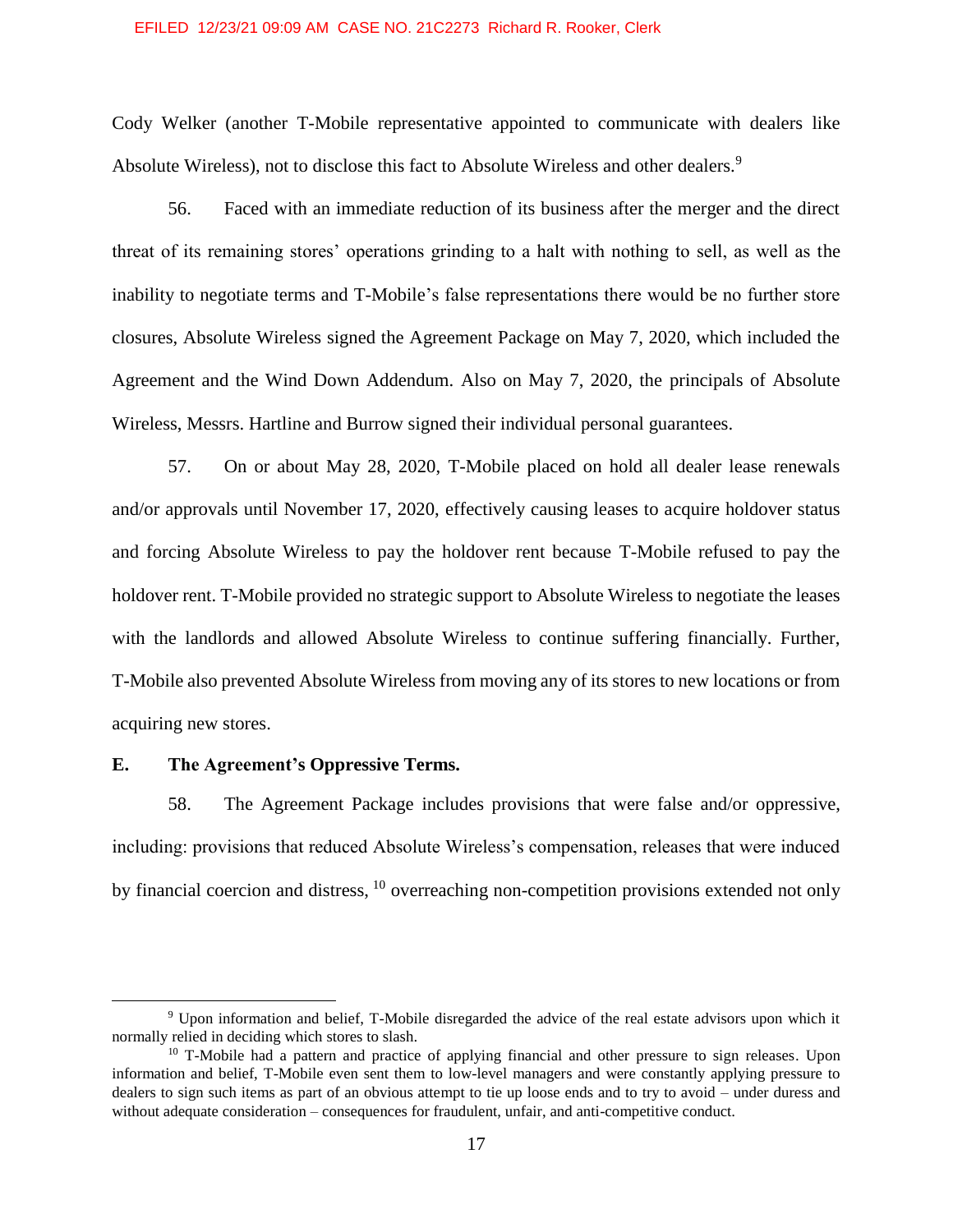to Absolute Wireless but also its principals, and misrepresentations that Messrs. Hartline and Burrow wanted to provide personal financial guarantees for the benefit of T-Mobile.

59. Absolute Wireless only signed the documents containing these terms under extreme economic duress.

60. The terms were ridiculously one-sided and, as Absolute Wireless now realizes, only with the benefit of hindsight, were intended by T-Mobile to enable T-Mobile to drive Absolute Wireless out of business.

61. Moreover, T-Mobile purported to interpret and apply the Agreements to allow for a deliberate scheme to eliminate an unwanted dealer acquired via the Sprint merger by, e.g., eroding that dealer's footprint to such an extent that its once-thriving business reached the brink of financial ruin (which as explained below is exactly what T-Mobile did to Absolute Wireless), while relying on non-competition provisions that foreclosed any opportunity for the dealer to consider alternatives that might save it.

62. For example, T-Mobile represented the length of the Agreement as a benefit to Absolute Wireless, but in reality, it benefitted only T-Mobile and gave it sufficient time to dismantle the business, while closing the exit door for Absolute Wireless.

63. The T-Mobile Agreement included a provision allowing a party to close a store in the ordinary course, though Absolute Wireless required T-Mobile's consent to exercise the provision. The plain language, purpose, and intent of the provision was to allow for one-off closings of stores that were not performing well or were inconvenient to operate. However, T-Mobile adopted an untenable and unethical interpretation of the provision, namely, that T-Mobile could make a rounds of closures under the provision for T-Mobile's sole benefit. No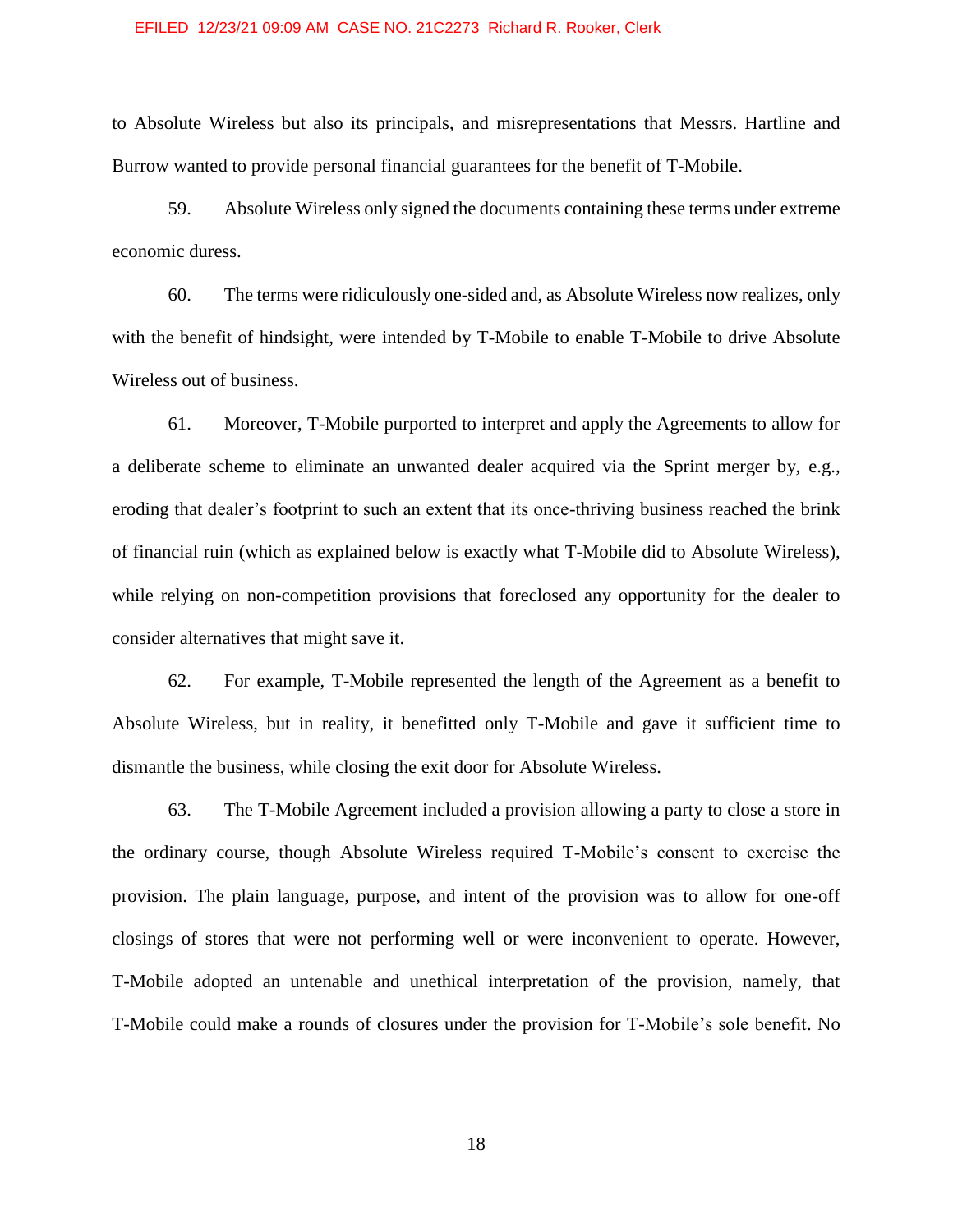rational or fair person could interpret the agreement this way, as the prior need for a Wind Down Addendum to address significant closures indicated.

64. Growth was entirely in the hands of T-Mobile, which gave itself sole discretion to approve or reject new store locations as well as the renewal of any existing store locations. In essence, such a provision tied Absolute Wireless's future to T-Mobile's good faith, which, it turned out, would be non-existent.

65. T-Mobile also included provisions that supposedly permitted it to divert commissions to one or more creditors of dealers, including Absolute Wireless, who were T-Mobile affiliates when those affiliated unfairly reduced the dealers' credit limits for the apparent purpose of obtaining those commissions.

66. The Agreement purported to allow termination only for material, uncured default and failure to cure. T-Mobile interpreted the Agreement to mean that it could evade this provision by relying on other provisions of the Agreement to effectively terminate Absolute Wireless's business without any uncured default by Absolute Wireless.

67. If it truly had choices and had awareness of the lawlessness T-Mobile would seek to impose under guise of these putative contracts, why would any rational person sign such agreements?

# **F. T-Mobile Engaged in a Pattern and Practice of Anti-Competitive Behavior to Destroy Absolute Wireless and Instituted Additional Closures Despite Representations to the Contrary.**

68. Shortly after the Sprint-T-Mobile merger, T-Mobile began engaging in a litany of anti-competitive, unfair and deceptive behavior aimed at driving Absolute Wireless and other legacy Sprint retailers out of the marketplace.

69. T-Mobile manipulated search engine results to divert internet traffic and potential business away from Absolute Wireless and instead to preferred legacy T-Mobile retailers and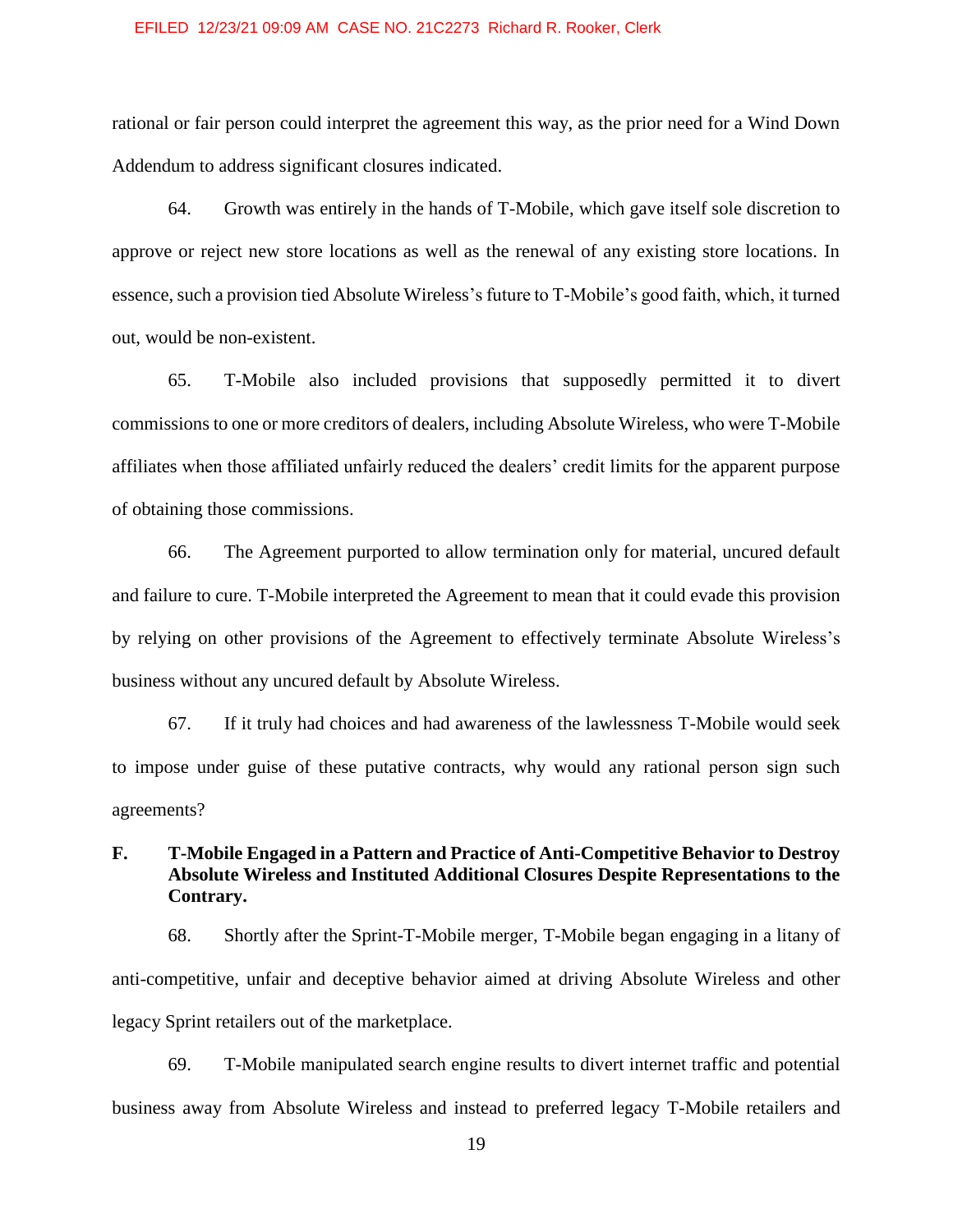corporate stores. Specifically, T-Mobile was suppressing search engine results for Absolute Wireless locations so that they would not appear at the top of (or at all) in a search engine query even though the internet user was located in close or closest proximity to an Absolute Wireless store location.

70. T-Mobile also refused to approve Absolute Wireless's requests to acquire new store locations, under the guise of a purported company-wide acquisition freeze. Upon information and belief, however, T-Mobile continued approving substantially similar acquisition requests by T-Mobile-favored retailers, and also continued opening new T-Mobile-owned corporate stores in close proximity to Absolute Wireless locations.

71. Moreover, when the supposed acquisition freeze was over, T-Mobile continued to ignore or push off Absolute Wireless's requests for location and acquisition approval, despite continuing to approve acquisitions for favored dealers and opening new T-Mobile-owned corporate stores. In short, T-Mobile not only reduced Absolute Wireless's size, but also prevented it from recovering while supporting the growth of legacy T-Mobile dealers.

72. T-Mobile also engaged in a series of actions to hinder the performance of Absolute Wireless's existing stores and later, upon information and belief, used those same performance metrics (which T-Mobile wrongfully suppressed) as a pretext to eliminate those stores.

73. Finally, after Absolute Wireless executed the Agreement Package, T-Mobile began reducing or eliminating revenue streams that previously existed under the Sprint contracts and that T-Mobile never represented would be impacted or changed under the new Agreement Package. Specifically, T-Mobile reduced or eliminated residual payments, rural spiffs, and other forms of payment to Absolute Wireless, making it virtually impossible for Absolute Wireless to retain employees. T-Mobile also inequitably determined chargebacks and took an inordinate amount of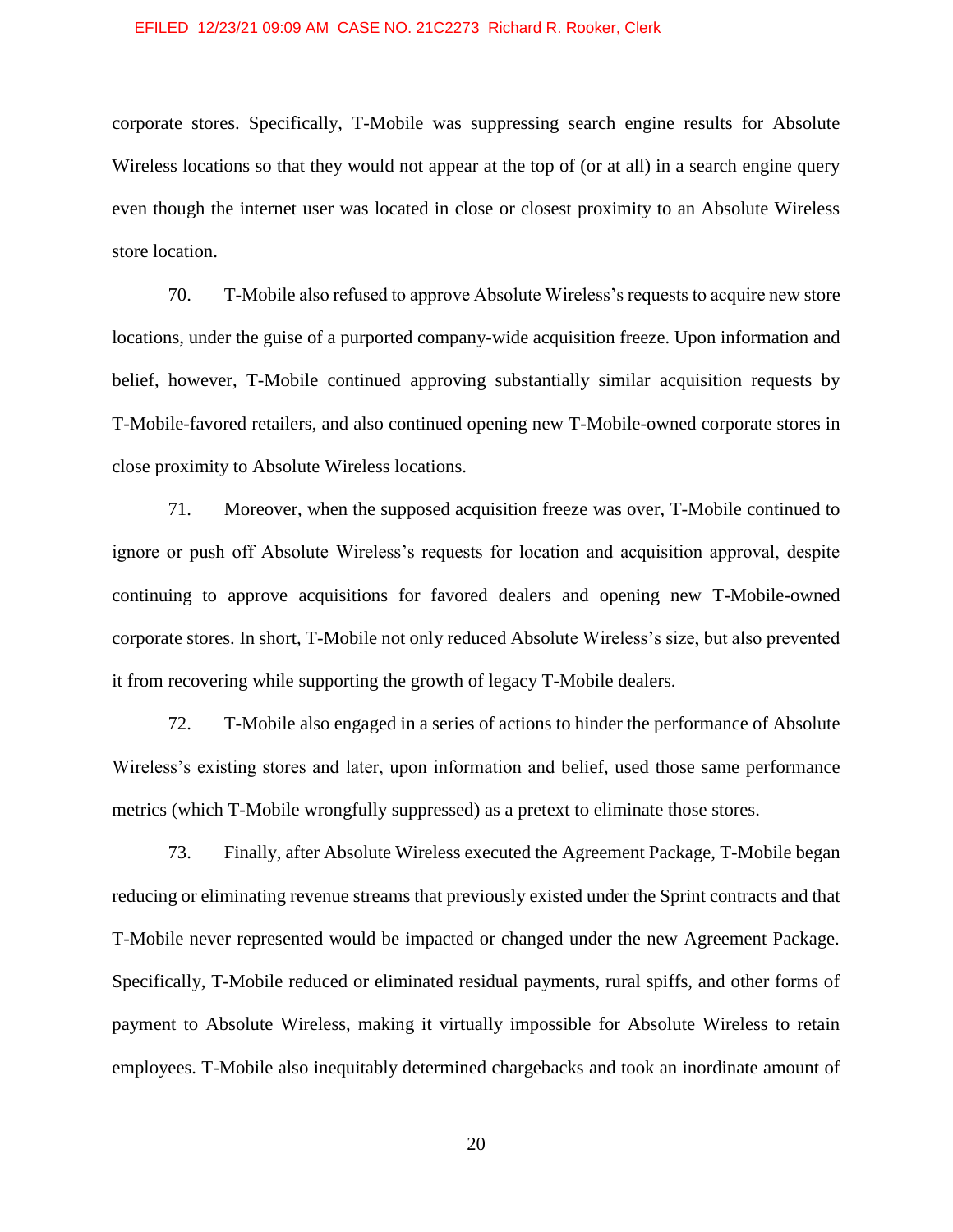time to resolve chargeback issues, which hamstrung Absolute Wireless's ability to accurately document/forecast cash flow.

74. Upon information and belief, T-Mobile planned to institute these changes prior to the execution of the Agreement Package but concealed this fact from Absolute Wireless to induce it to execute the Agreement Package.

75. Against this backdrop, in November 2020, T-Mobile announced that it was instituting a second round of store closures and would be closing eight more of Absolute Wireless's remaining 47 stores.

76. T-Mobile's announcement was contrary to its explicit representations via its Director Scott Keen in May 2020 that there would be no further Absolute Wireless store closures.

77. T-Mobile stated that the additional closures were related to business judgment. However, the basis for any judgments T-Mobile made were its own improper and anti-competitive behavior, which prevented Absolute Wireless from performing to its potential, deflated its performance metrics, impeded its ability to operate existing stores optimally, and precluded any realistic opportunity for expansion or growth.

78. Upon information and belief, T-Mobile disproportionately imposed the majority of closures upon legacy Sprint dealers as part of its plan to eliminate, and have its preferred legacy T-Mobile dealers subsume, the unwanted Sprint dealers it acquired via the merger.

79. In short, relying on the Agreement (which it coerced and fraudulently induced Absolute Wireless to sign), T-Mobile eliminated Absolute Wireless's stores while simultaneously prohibiting Absolute Wireless from opening new locations (because T-Mobile withheld its approval) or opening stores for a competing carrier (because the fraudulently induced Agreement prohibited competition in any form). Consistent with its intent and design, T-Mobile's anti-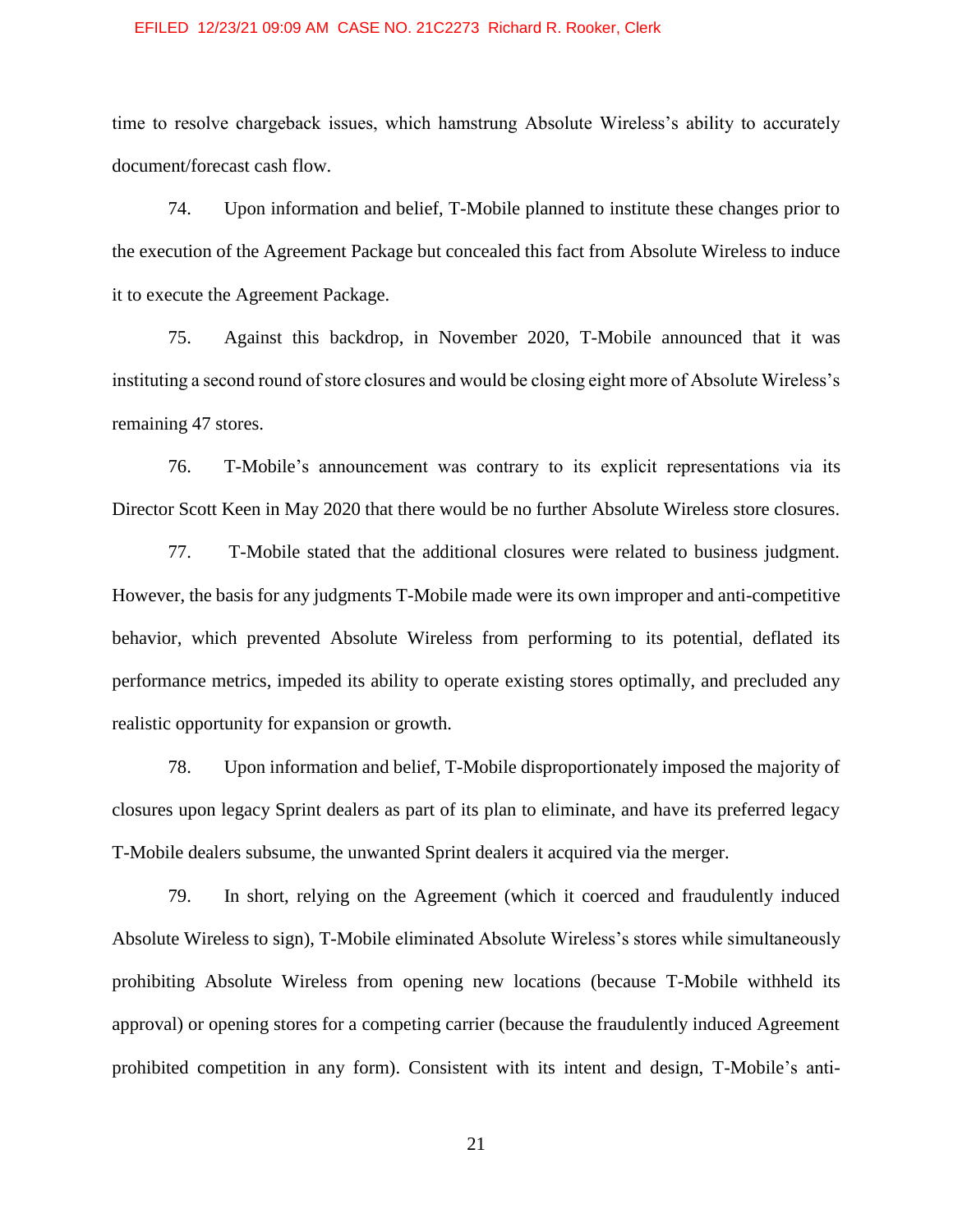competitive, unfair, and deceptive conduct also ensured that Absolute Wireless's remaining stores could not operate at the levels they did prior to the Sprint-T-Mobile merger.

80. Throughout its relationship with Absolute Wireless (and other legacy Sprint dealers), T-Mobile engaged in a pattern and practice of anti-competitive, unscrupulous, and unethical conduct, from which it then sought to immunize itself through unfairly-induced releases which were the product of misrepresentations, treachery, lack of consideration, and financial duress created by T-Mobile.

# **G. T-Mobile's Unlawful Conduct Forced Absolute Wireless to Exit a Business in Which it Had Flourished For 22 Years.**

81. Before they were forced to do business with T-Mobile, Absolute Wireless's principals intended to either grow or maintain Absolute Wireless as a closely-held, essentially family business, or to grow the business and sell it for a profit. T-Mobile ruined either path for Absolute Wireless's future.

82. Once it became clear that T-Mobile's actions would make it virtually impossible for Absolute Wireless to survive, let alone succeed or grow, Absolute Wireless had little choice but to exit the marketplace and sell its remaining business.

83. Even at this stage, T-Mobile tied Absolute Wireless's hands: Absolute Wireless could only sell to two T-Mobile-approved buyers, and T-Mobile threatened that if Absolute Wireless attempted to sell to a dealer other than those two buyers, Absolute Wireless's request for approval of sale would go to the "bottom of the pile" and would not receive the same approval process that other dealers were getting from T-Mobile. Upon information and belief, T-Mobile encouraged these two specific buyers to acquire Absolute Wireless's assets by representing they could do so at a far lower price than those assets were worth.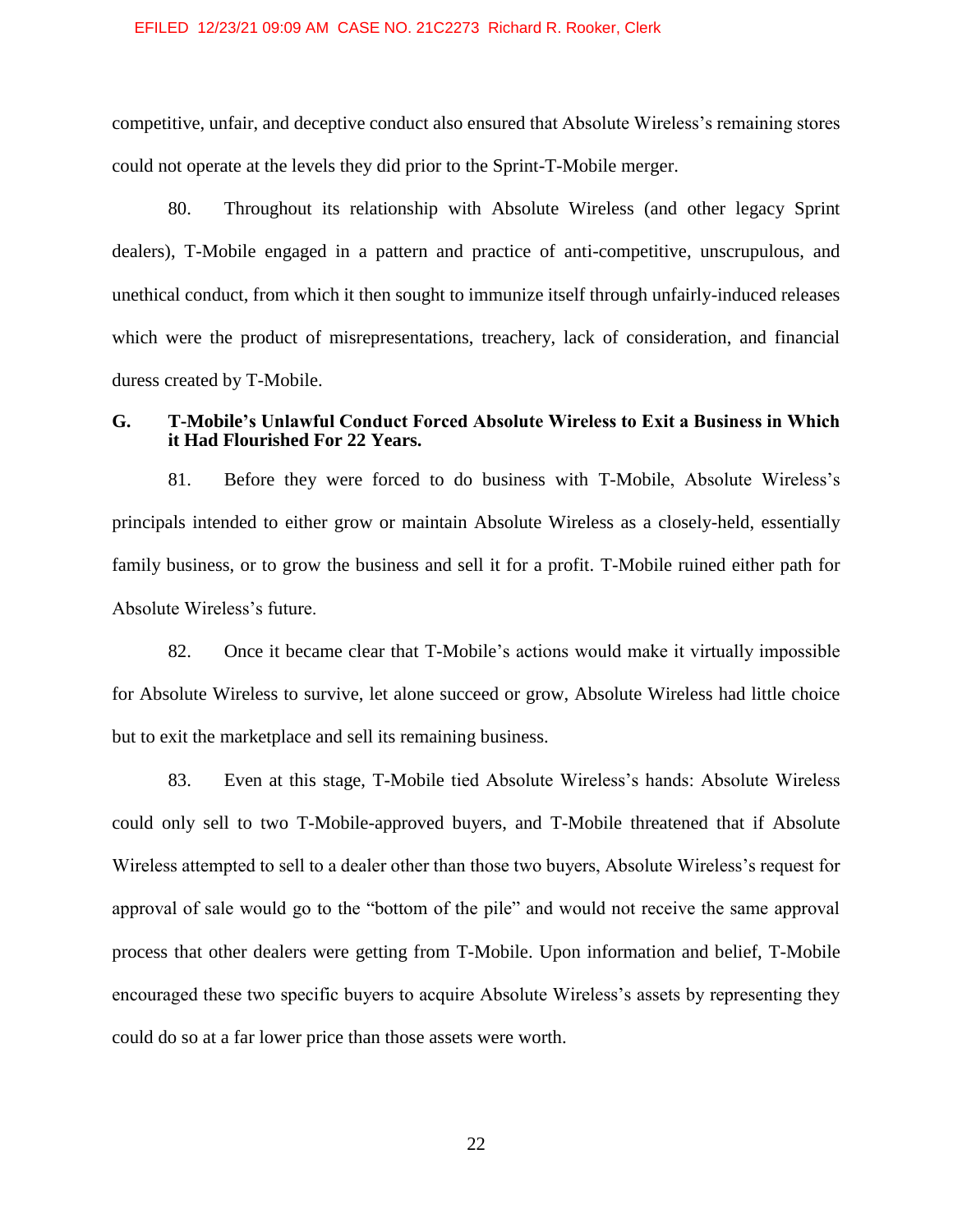84. On October 7, 2020 Absolute Wireless and Verge Mobile, LLC ("Verge") executed an Asset Purchase Agreement ("APA"), which T-Mobile verbally approved. Relying on this approval, Absolute Wireless made extensive employee terminations or transitions and lease arrangements.

85. As mentioned above, in November 2020, a month before closing of the APA, T-Mobile announced closure of eight more Absolute Wireless stores. Upon information and belief, T-Mobile closed these eight stores to drive down Absolute Wireless's value.

86. T-Mobile decided to take one last shot at Absolute Wireless: approximately seven days before the closing date under the Verge APA, and despite already stating it would approve the APA, T-Mobile informed Absolute Wireless that T-Mobile would withhold final approval of the transaction unless Absolute Wireless executed an Assignment and Assumption Agreement that contained a putative general release of all of Absolute Wireless's claims against T-Mobile.

87. T-Mobile intentionally waited to spring the release on Absolute Wireless until just prior to the scheduled closing of the APA, knowing that Absolute Wireless could not afford to refuse to sign the release and risk losing the deal. This roll-out of putative releases always came after the dealer was in no position to stop the sales transaction (which T-Mobile already fraudulently promised it would approve without additional conditions) because, among other reasons, related employee terminations or transitions and lease arrangements were already underway, and the selling dealer now faced a buyer who had rights against the selling dealer if it halted the transaction. And, in each case, the sale was only occurring in the first place because T-Mobile had devastated the selling dealer's business, thereby forcing the selling dealer to exit the business. Absolute Wireless's choices were simple: insolvency or fold to T-Mobile's unfair demands.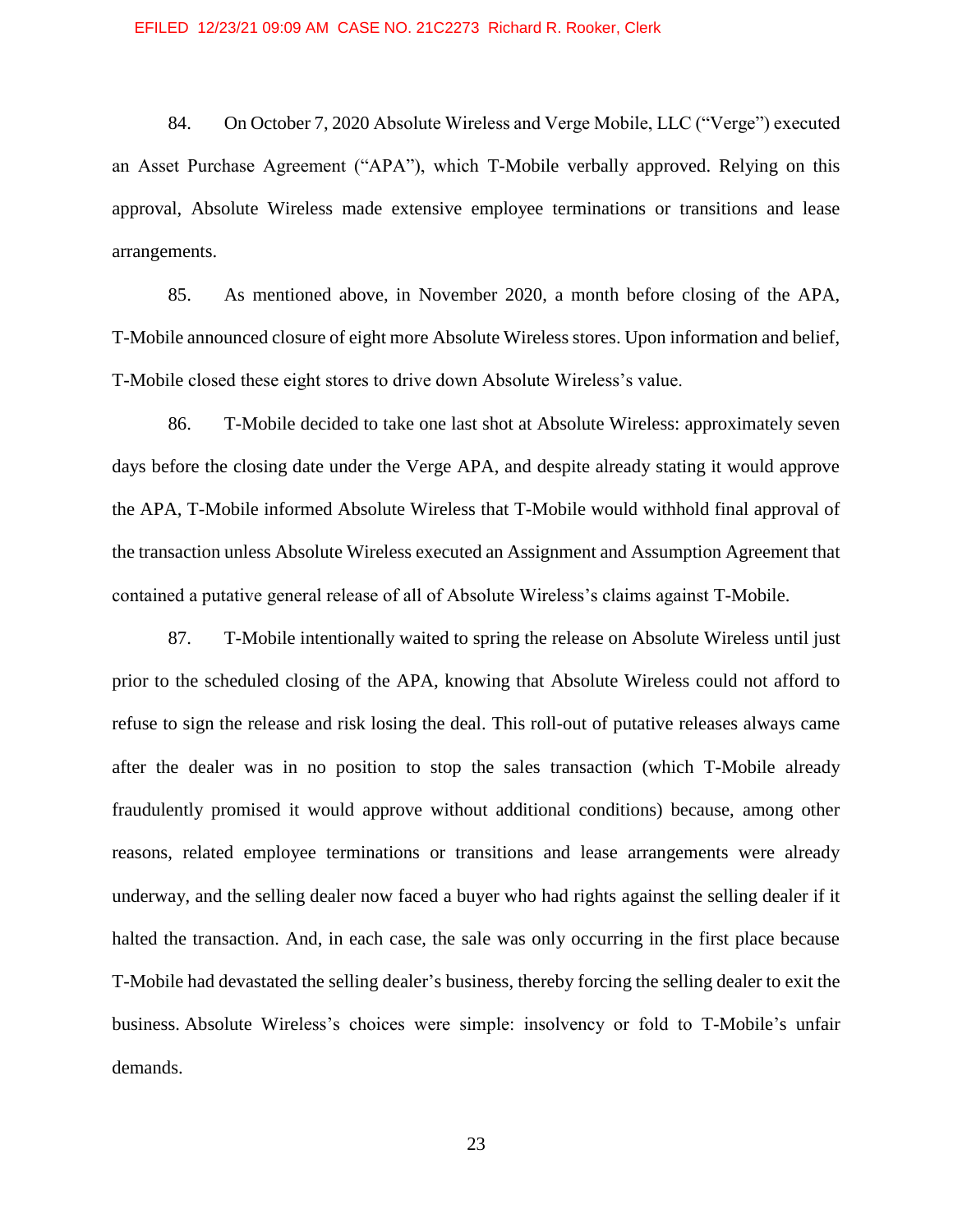88. Under immense pressure, Absolute Wireless executed the Assignment and Assumption Agreement and closed the APA on December 24, 2020. Due to T-Mobile's anticompetitive conduct and improper interference with that transaction evidenced by T-Mobile's closing of eight stores only a month before closing of the APA, the amount Absolute Wireless received was approximately \$4 million less than the original amount the buyer was willing to pay.

### **H. Sprint, and Then T-Mobile, Maintained a Mislabeled Franchise Arrangement with Absolute Wireless.**

89. Prior to the Sprint-T-Mobile merger, Sprint's relationship with Absolute Wireless was a mislabeled franchise relationship.

90. Sprint's agreement with Absolute Wireless included a false statement that the relationship was not a franchise.

91. After acquiring Sprint in the merger, T-Mobile unlawfully terminated the franchise with Sprint.

92. Thereafter, T-Mobile's relationship with Absolute Wireless was a mislabeled franchise relationship.

93. T-Mobile's Agreement with Absolute Wireless included a false statement that the relationship was not a franchise.

94. Both Sprint and T-Mobile engaged in unlawful conduct directed at Absolute Wireless that violated applicable franchise law.

95. Both Sprint and T-Mobile granted Absolute Wireless and its locations the right to offer, sell, or distribute goods and services – specifically Sprint and T-Mobile wireless services and associated cellular phone products – under a marketing plan or system prescribed in substantial part by Sprint and T-Mobile.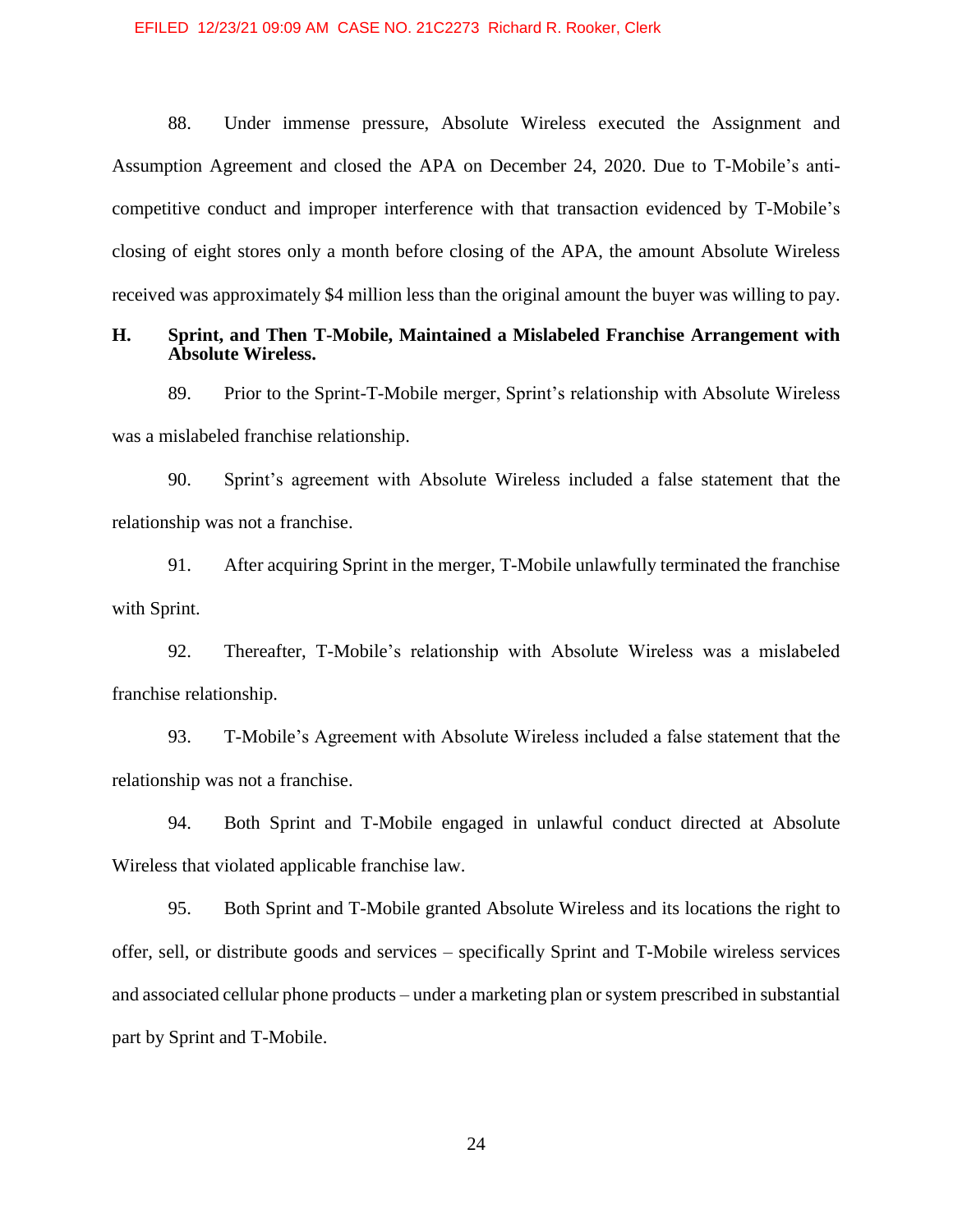96. That marketing plan included, without limitation, sales of Sprint- and T-Mobilebranded goods and services through a network of independent authorized retailers, of which Absolute Wireless was one, established by Sprint and T-Mobile in territories established by Sprint and T-Mobile to create a distribution grid for Sprint and T-Mobile. Absolute Wireless and other dealers were required to invest and take on substantial risk to commit them to the retailer and distribution programs established by Sprint and T-Mobile. Further, after the merger, T-Mobile forbade Absolute Wireless from making independent sales of accessories, which reduced Absolute Wireless's profitability by hundreds of thousands of dollars on a monthly basis. In fact, Absolute Wireless had approximately \$700,000 worth of inventory that T-Mobile forbade it from selling, ultimately forcing it to dispose that inventory. Before the merger, Sprint required that Absolute Wireless purchase all accessories on a certain line of credit from either Brightstar Corporation<sup>11</sup> or Tessco Technologies Inc. After the merger, T-Mobile unjustifiably reduced Absolute Wireless's line of credit at least thrice causing enormous difficulties for Absolute Wireless to conduct its business.

97. Absolute Wireless's operation was substantially associated with the trademarks, service marks, trade names, advertising, or other commercial symbols designating, owned by, or licensed by Sprint, T-Mobile, and their affiliates. Indeed, to a customer visiting an Absolute Wireless store, the store appeared to be a Sprint- or T-Mobile-owned store because of the extensive Sprint or T-Mobile signage and logos appearing on the employee uniforms -- all of which were mandated by Sprint and T-Mobile.

 $\overline{a}$ 

<sup>&</sup>lt;sup>11</sup> In early 2014, Marcello Claure, the founder of Brightstar, joined Sprint's Board of Directors. Brightstar was founded by Sprint's former CEO Marcelo Claure, and owned by Softbank, for which Marcelo Claure was also an executive. Softbank, in turn, formerly owned a majority ownership in Sprint, and Mr. Claure served post-merger as the Chairman of T-Mobile's Board. During the onset of the COVID-pandemic, this incestuous T-Mobile-Sprint-Softbank-Brightstar-Claure conglomeration took actions that wreaked havoc on the finances of Absolute Wireless (and the legacy Sprint dealers generally).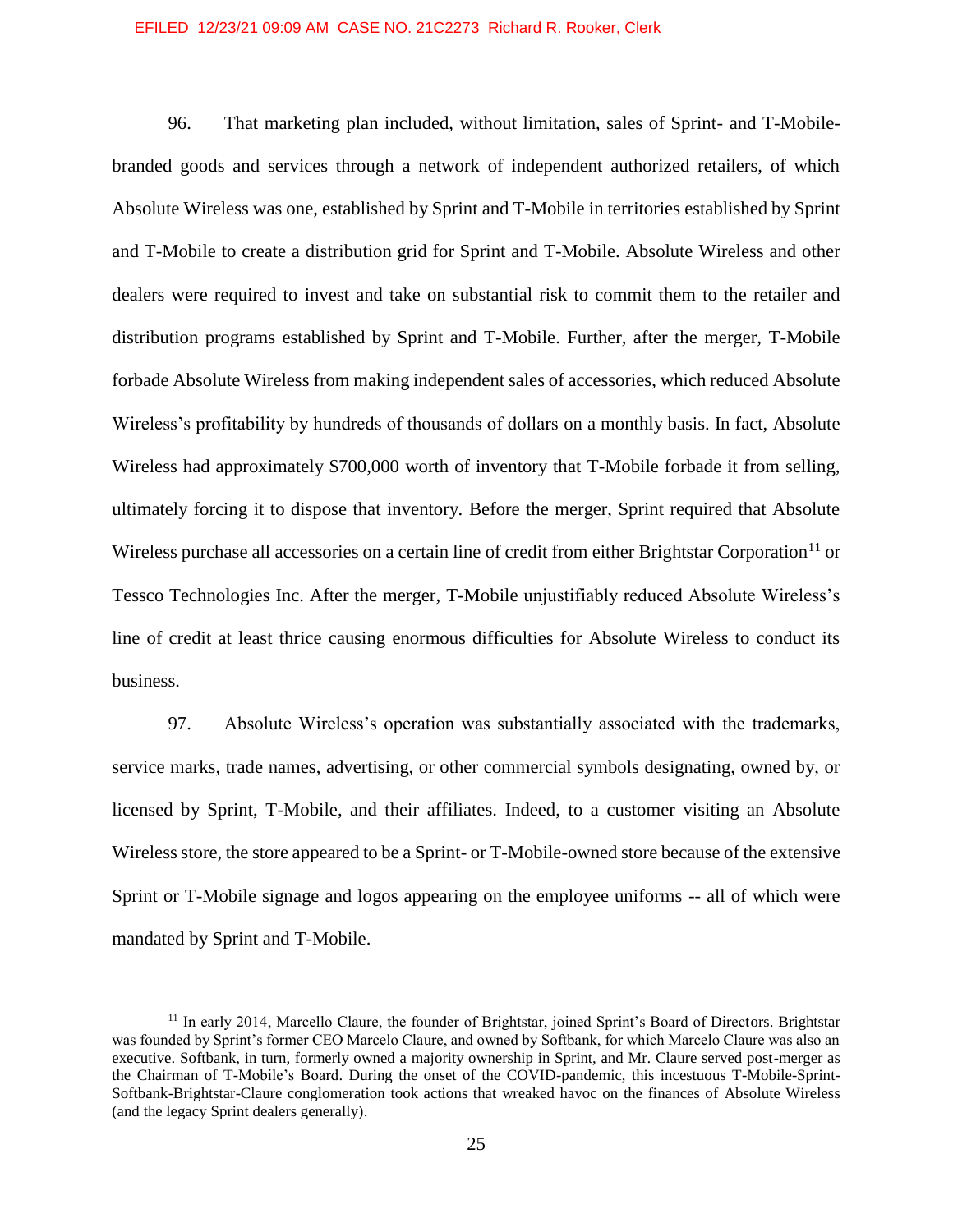98. Absolute Wireless was required to pay to Sprint, and then to T-Mobile, directly or indirectly, franchise fees. Those fees included, without limitation:

- a. withholding substantial CSAs that Absolute Wireless had earned as a Sprint dealer and was entitled to be paid as a condition of Absolute Wireless doing business with T-Mobile;
- b. improper and unauthorized chargebacks against Absolute Wireless's commissions due from Sprint and T-Mobile;
- c. the improper withholding of Absolute Wireless's earned CSAs or residuals post-merger;
- d. the forced-purchase of furniture, uniforms, services, phones, and accessories from Sprint- and T-Mobile-selected vendors, including Granite Communications and Brightstar, which vendors, upon information and belief, provided these goods and services to Absolute Wireless at a substantial markup that was directly passed on to Sprint or T-Mobile;
- e. the assessment of charges labeled as "penalties" or "fines" for items such as missed training for employees, staff shortages, or findings in audits conducted by or on behalf of Sprint or T-Mobile;
- f. the required surrender of returned phones to Sprint or T-Mobile without any refund to Absolute Wireless for any portion of the phones;
- g. Sprint's and T-Mobile's receipt of funds from vendors in return for allowing those vendors to advertise in Absolute Wireless stores;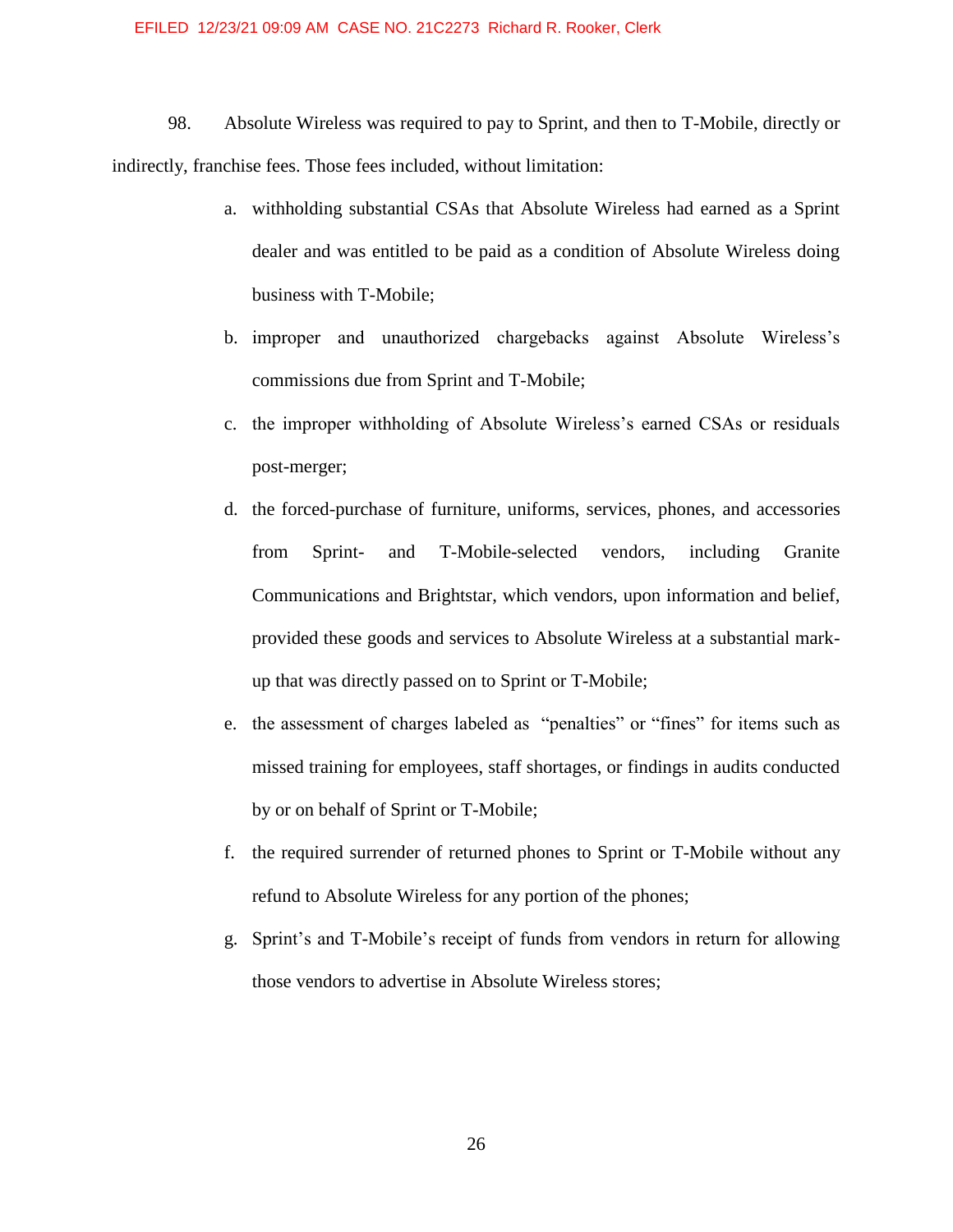- h. charges for Absolute Wireless's sales of accessories (which did not reflect mere wholesale sales of accessories to Absolute Wireless by Sprint and T-Mobile at wholesale);
- i. markups on shipping fees; and
- j. backend charges for co-op parts.

99. Both Sprint and T-Mobile failed to properly register as required for franchise relationships and abused the franchise relationship with Absolute Wireless. Further, Defendants unlawfully terminated the Sprint franchise with Absolute Wireless when they forced the less favorable T-Mobile franchise relationship upon Absolute Wireless.

# **I. T-Mobile is Liable for Sprint's Unlawful Conduct.**

100. T-Mobile (or a parent company of T-Mobile) is the successor entity or parent of Sprint.

101. As the acquiring entity, T-Mobile is liable for actions or inactions of Sprint occurring before or in connection with the Sprint-T-Mobile merger.

102. Further, as between Sprint and T-Mobile, there was a commingling of property rights or interests, and it was apparent that they were intended to function as one, and, further, to regard them as separate would aid the consummation of a fraud or wrong upon others.

103. Moreover, Sprint and T-Mobile conspired together and aided and abetted one another to perpetrate the unlawful and wrongful actions and inactions that are the subject of this Complaint.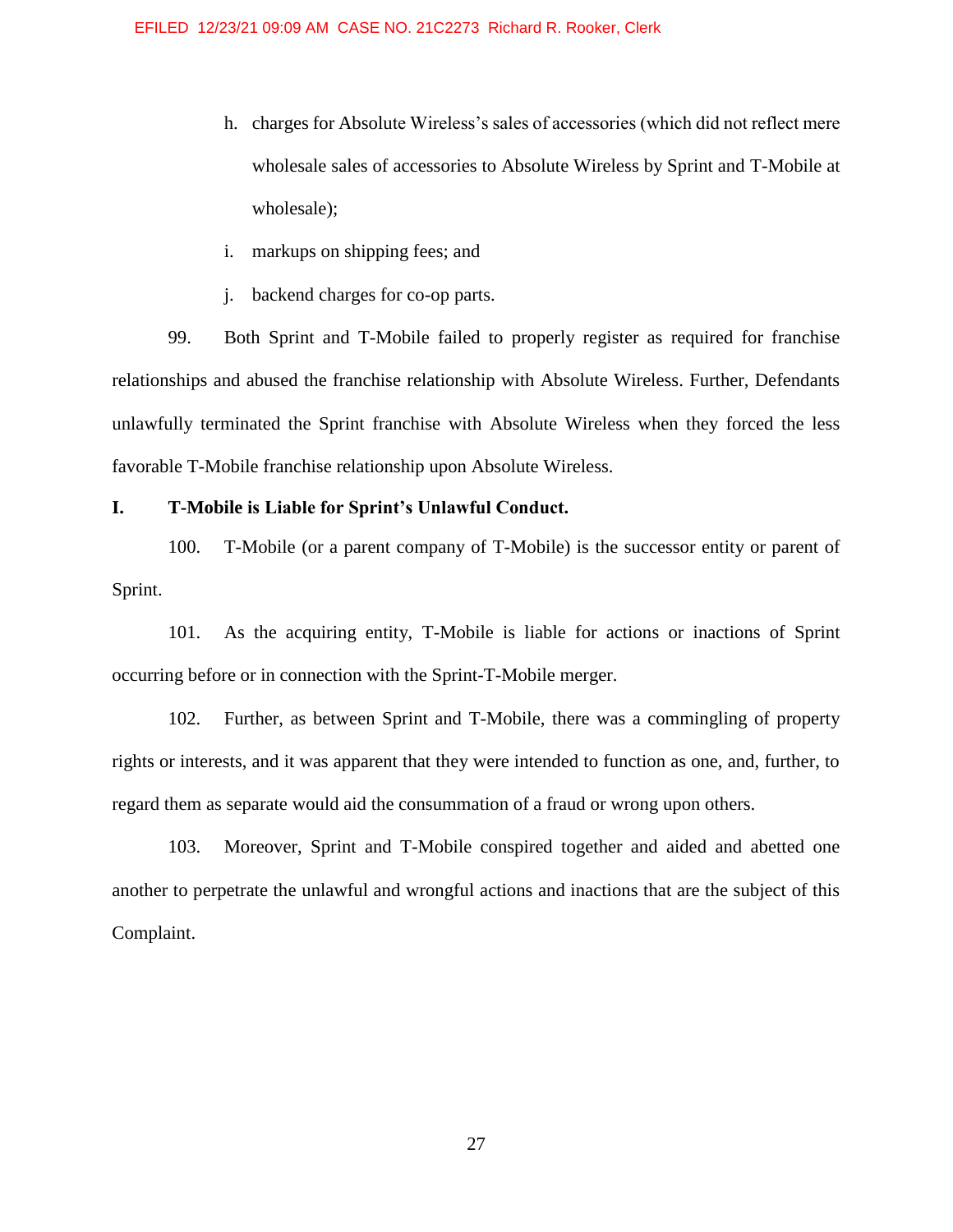# **J. The Putative Releases Contained in the Sprint and T-Mobile Contracts are Unenforceable.**

104. The putative releases in the Wind Down Addendum and Agreement and the Assignment and Assumption Agreement were fraudulently or unlawfully obtained and are unenforceable.

105. All releases lack consideration. For the putative Wind Down Addendum and Agreement, T-Mobile compelled Absolute Wireless to forego its existing Sprint contractual benefits and granted Absolute Wireless nothing in return beyond what Absolute Wireless was already entitled to receive. For the putative Assignment and Assumption release, T-Mobile had already given verbal approval of the APA. The last-minute purported releases were unilaterally imposed on the APA by T-Mobile, were not proper or authorized requirements for the APA process, and in exchange for executing them Absolute Wireless received nothing to which it was not already entitled.

106. Separately, T-Mobile acquired the purported releases through unlawful coercion and duress it imposed on Absolute Wireless, which independently renders the releases unenforceable. For the putative Wind Down Addendum and Agreement releases, T-Mobile threatened the destruction of Absolute Wireless's business if it did not sign, while simultaneously claiming Absolute Wireless was still bound by its non-compete, chargeback, and other obligations under the Sprint dealer agreement. Absolute Wireless had millions of dollars in recurring obligations for lease payments, personal guarantees, wages, operating expenses, and debt service, and it faced a simple choice: sign T-Mobile's rushed, non-negotiable adhesion contracts or go bankrupt. Similarly, for the putative Assignment and Assumption release, T-Mobile waited until the eleventh hour before the closing of the APA to produce the 2021 release and demand Absolute Wireless sign it, knowing full well that Absolute Wireless could not afford to lose the APA or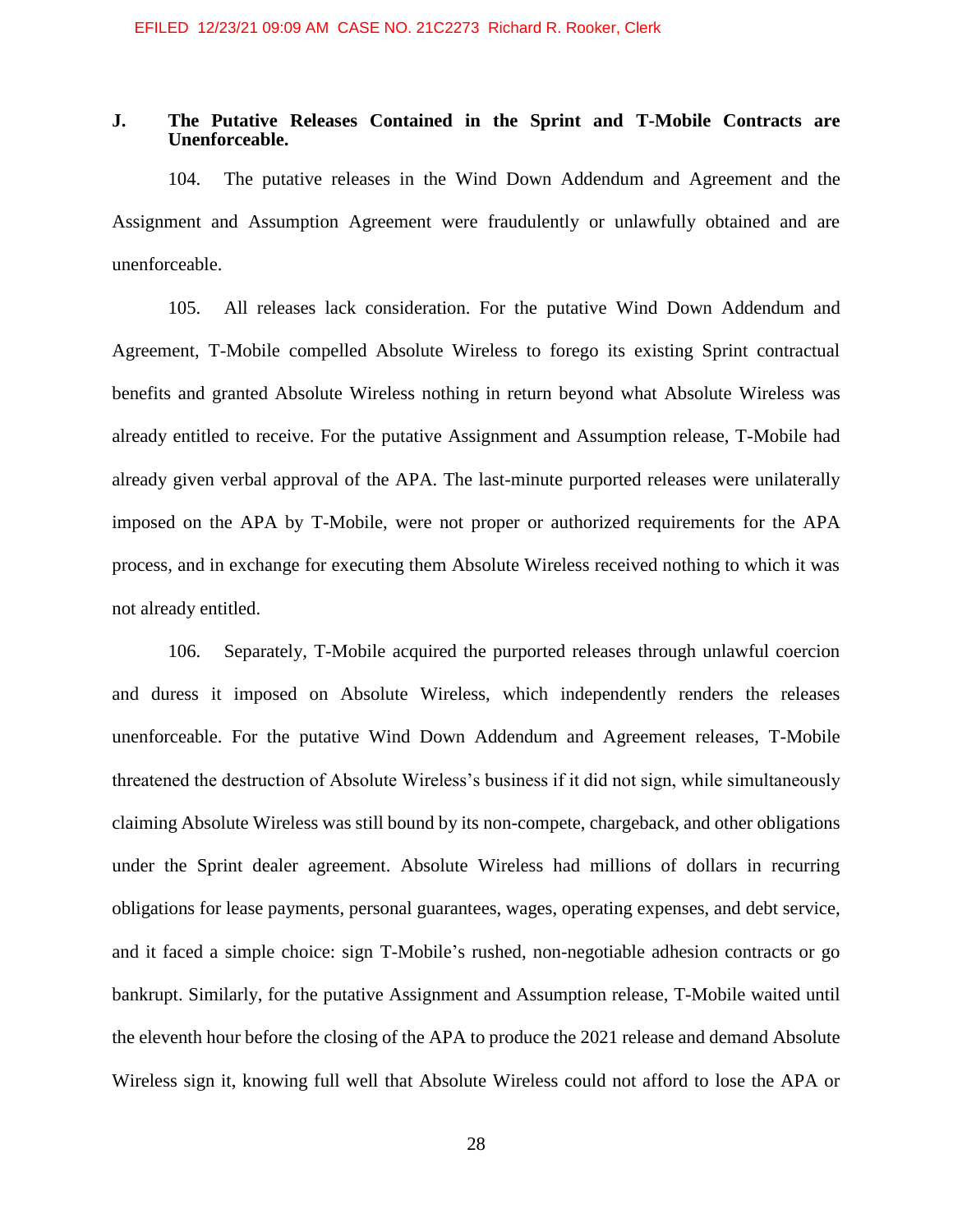delay the APA's closing while it challenged T-Mobile's improper demand for a release. T-Mobile sprung the putative release contained in the Assignment and Assumption agreement seven days before the date set for closing, forcing it to sign or else forego receiving written approval for the sale.

107. T-Mobile's modus operandi was to (1) first verbally approve dealers' sale of assets, like it did with Absolute Wireless, and (2) wait until the last minute to spring the release, at which point T-Mobile knew Absolute Wireless would be in no position to stop the sale because it had made extensive final decisions such as employee terminations or transitions and lease arrangements, and Absolute Wireless would face a buyer who had rights against it if it halted the transaction. Like the initial putative release, here too, Absolute Wireless's choices were insolvency or fold to T-Mobile's unfair demands.

108. T-Mobile also induced all releases by fraud. T-Mobile affirmatively misrepresented its intentions (and concealed its true intentions) regarding store closures, lease renewals, growth, and support from the outset. Then, after intentionally devastating the businesses of dealers like Absolute Wireless, T-Mobile fraudulently represented it had approved the dealers' sales of their remaining assets to another T-Mobile dealer, but knew it intended to threaten to retract its approval at the last minute unless the selling dealer released all claims against T-Mobile. In short, T-Mobile acquired all the releases through unfair and deceptive practices, improper coercion and fraud, and without giving valid consideration, which renders the releases void as a matter of law.

### **CAUSES OF ACTION**

### **FIRST CLAIM FOR RELIEF: FRAUD AND FRAUDULENT INDUCEMENT**

109. Absolute Wireless realleges, as if fully set forth herein, each and every allegation contained in the preceding paragraphs.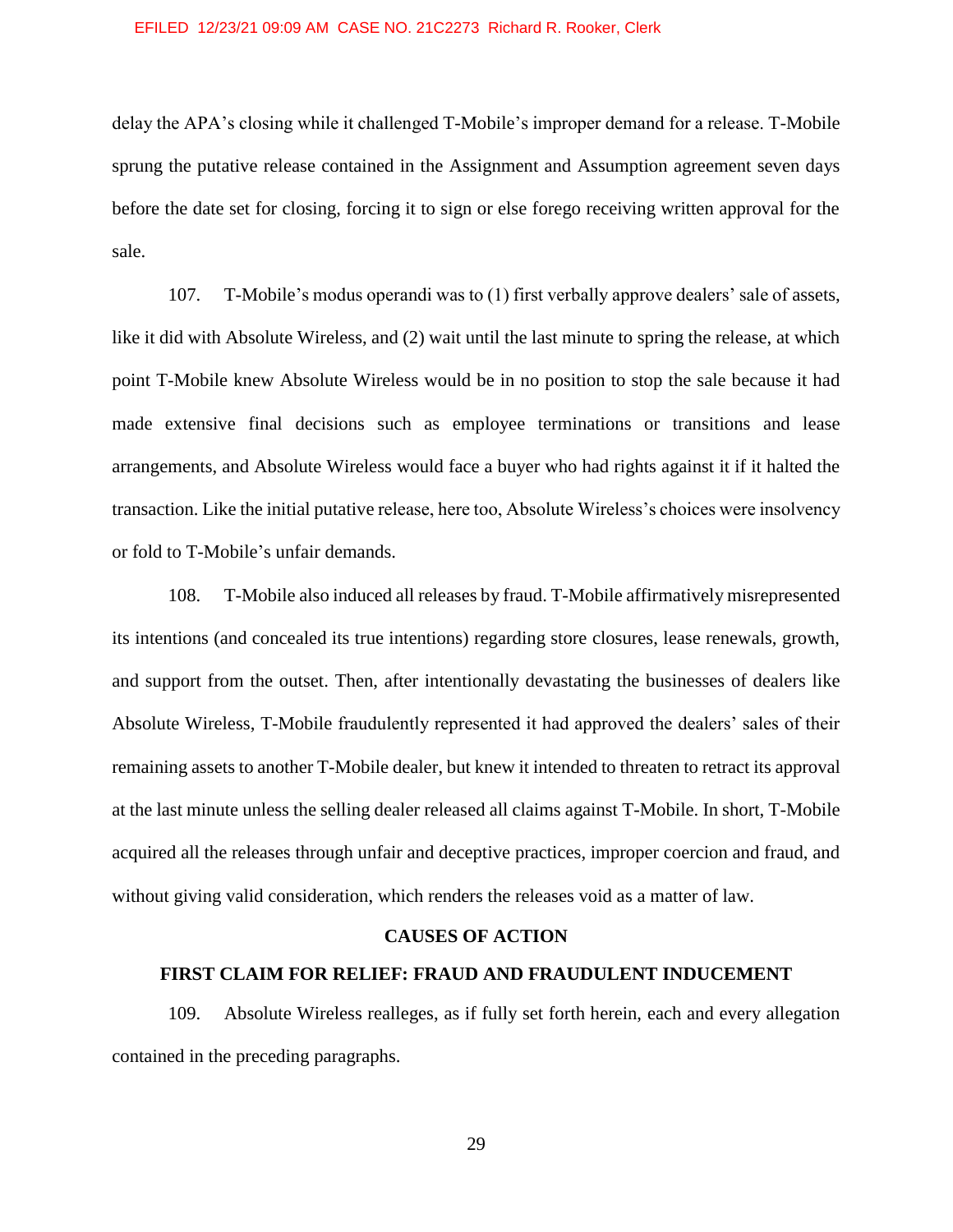110. T-Mobile knowingly made the false representations to Absolute Wireless that it would not subject Absolute Wireless to another significant reduction of its stores after the initial closure of 10 stores and would allow Absolute Wireless to expand and grow.

111. T-Mobile further concealed its plans to massively cut Absolute Wireless's number of locations, suppress its ability to succeed, and stifle its growth.

112. These representations and concealments were material and false.

113. Absolute Wireless entered into the Agreement based on T-Mobile's representations that it would not subject Absolute Wireless to additional store closures and that Absolute Wireless would be allowed to acquire new stores and grow its number of locations following the merger.

114. T-Mobile knew that the representations were false and it acted in reckless disregard as to the truth or falsity of the representations.

115. T-Mobile knew at the time it made the representations that it intended to close far more of Absolute Wireless's stores that it represented, and that it would do so within the first 6 months of the Agreement.

116. T-Mobile made these misrepresentations and concealments of material facts with the intent to deceive Absolute Wireless, and they were made as a material inducement to Absolute Wireless to enter into the Agreement.

117. Absolute Wireless was deceived by the misrepresentations and would not have entered into the Agreement but for the misrepresentations.

118. Absolute Wireless could not have learned the true facts through reasonable diligence, and as a result, its reliance on T-Mobile's misrepresentations was justified and reasonable.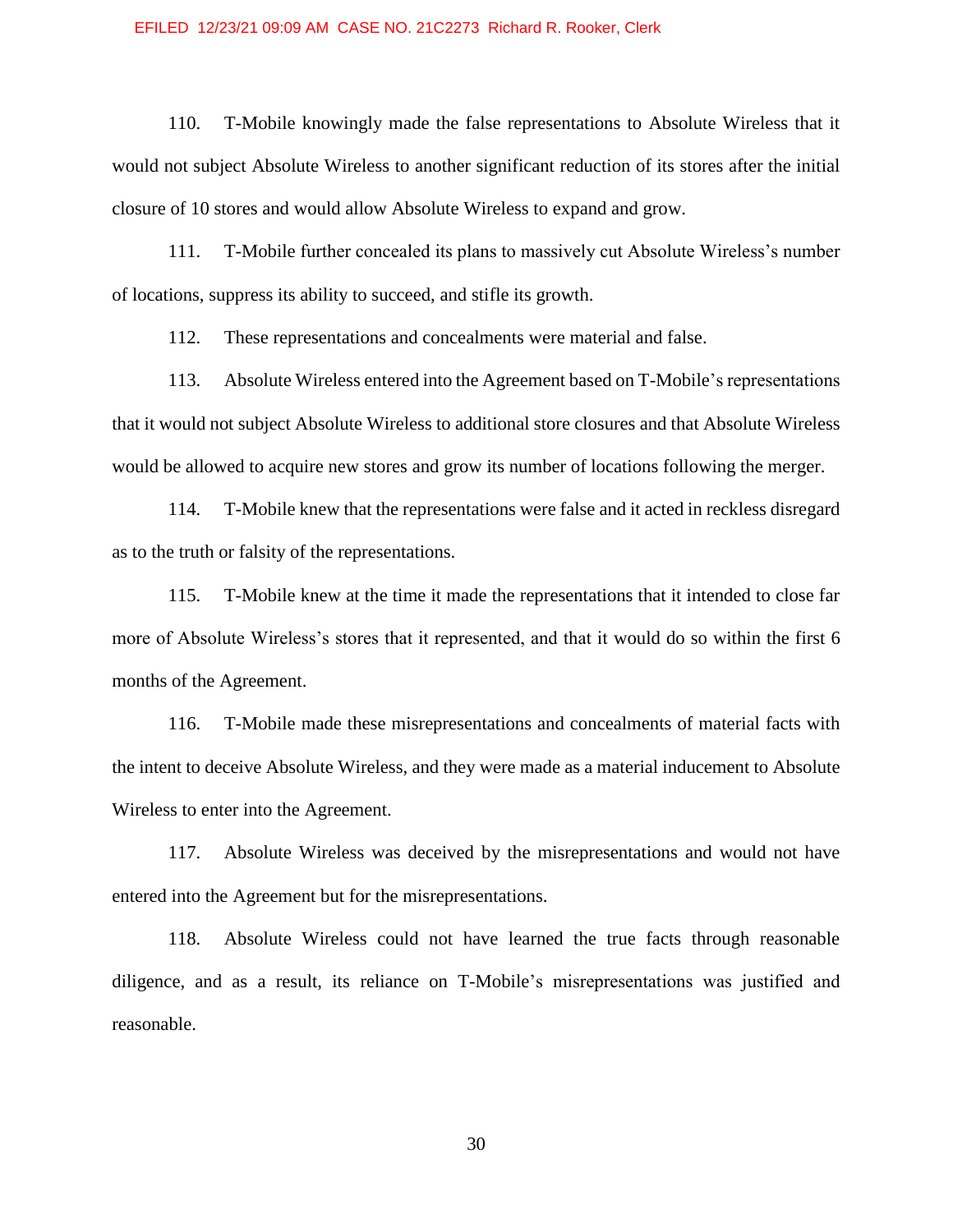119. T-Mobile's fraudulent misrepresentations and concealments of material fact induced Absolute Wireless to forego the more beneficial terms of the Sprint contract and cheated Absolute Wireless out of compensation to which Absolute Wireless was entitled under the Sprint contract.

120. As a direct and proximate result of T-Mobile's fraudulent misrepresentations, Absolute Wireless has suffered damages in an amount to be determined at trial, but certainly in excess of \$30 million.

# **SECOND CLAIM FOR RELIEF: NEGLIGENT MISREPRESENTATION (IN THE ALTERNATIVE)**

121. Absolute Wireless realleges, as if fully set forth herein, each and every allegation contained in the preceding paragraphs.

122. Absolute Wireless pleads negligent misrepresentation in the alternative to fraud and fraudulent inducement.

123. As alleged herein, T-Mobile supplied misinformation (by direct statement and concealment that misled Absolute Wireless concerning the nature of the T-Mobile-Absolute Wireless relationship), including regarding future growth and store closures, which information was material, false, and misleading.

124. T-Mobile knew that supplying this information to Absolute Wireless would induce Absolute Wireless to execute the new Agreement Package, and in supplying this information T-Mobile intended to induce Absolute Wireless to do so.

125. T-Mobile was negligent in obtaining and communicating this false information to Absolute Wireless.

126. Absolute Wireless reasonably relied on this false information in deciding whether to execute the Agreement Package.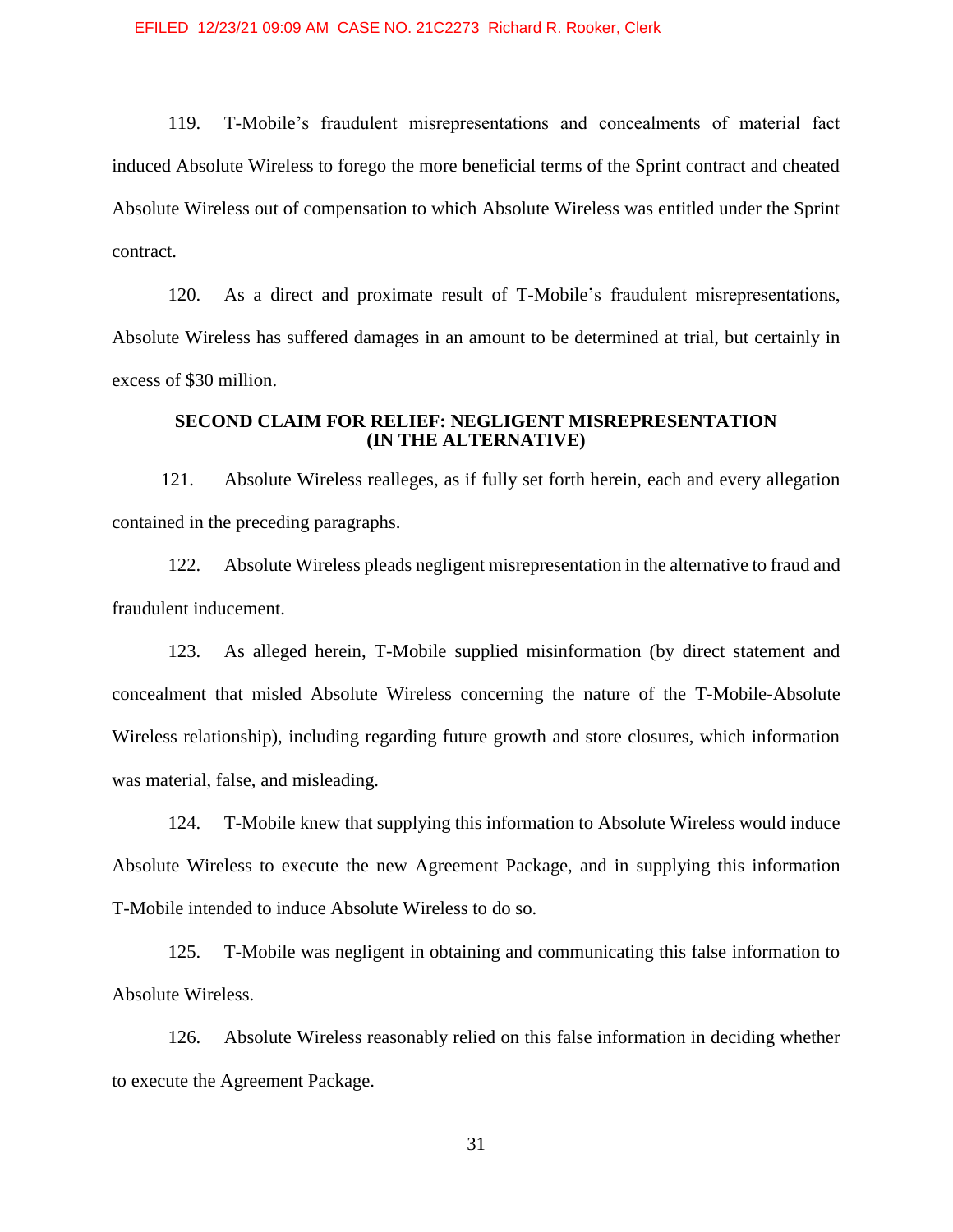127. T-Mobile's false information proximately caused damages to Absolute Wireless.

128. As a result of T-Mobile's negligent misrepresentations, Absolute Wireless has suffered damages in an amount to be determined at trial, but certainly in excess of \$30 million.

# **THIRD CLAIM FOR RELIEF: DECLARATORY JUDGMENT**

129. Absolute Wireless realleges, as if fully set forth herein, each and every allegation contained in the preceding paragraphs.

130. There is an actual and justiciable controversy among the parties regarding the matters set forth in this lawsuit.

131. The law, justice, and equity require a determination and declaration that, as a result of Sprint's and T-Mobile's fraudulent inducement of the Agreement, they are invalid, void, and of no effect, and Absolute Wireless therefore remains in contract with Sprint and is entitled to the rights, privileges, and payments, and has only the obligations set out in, the Authorized Representative Agreement between Sprint and Absolute Wireless.

132. The law, justice, and equity require a determination and declaration that, as a result of Sprint's and T-Mobile's fraudulent inducement of the Agreement and unequal bargaining power, the choice of law provisions contained therein are void and without effect.

133. The law, justice, and equity require a determination and declaration that the putative releases contained in the Wind Down Addendums, Retailer Service Agreements, and the Assignment and Assumption Agreements were procured through fraud, and/or unfair and deceptive business practices, and/or improper coercion and economic duress, and/or are not supported by valid consideration, and are therefore void and without effect.

134. The law, justice, and equity require a determination and declaration that the relationships between Sprint and Absolute Wireless, and then T-Mobile and Absolute Wireless,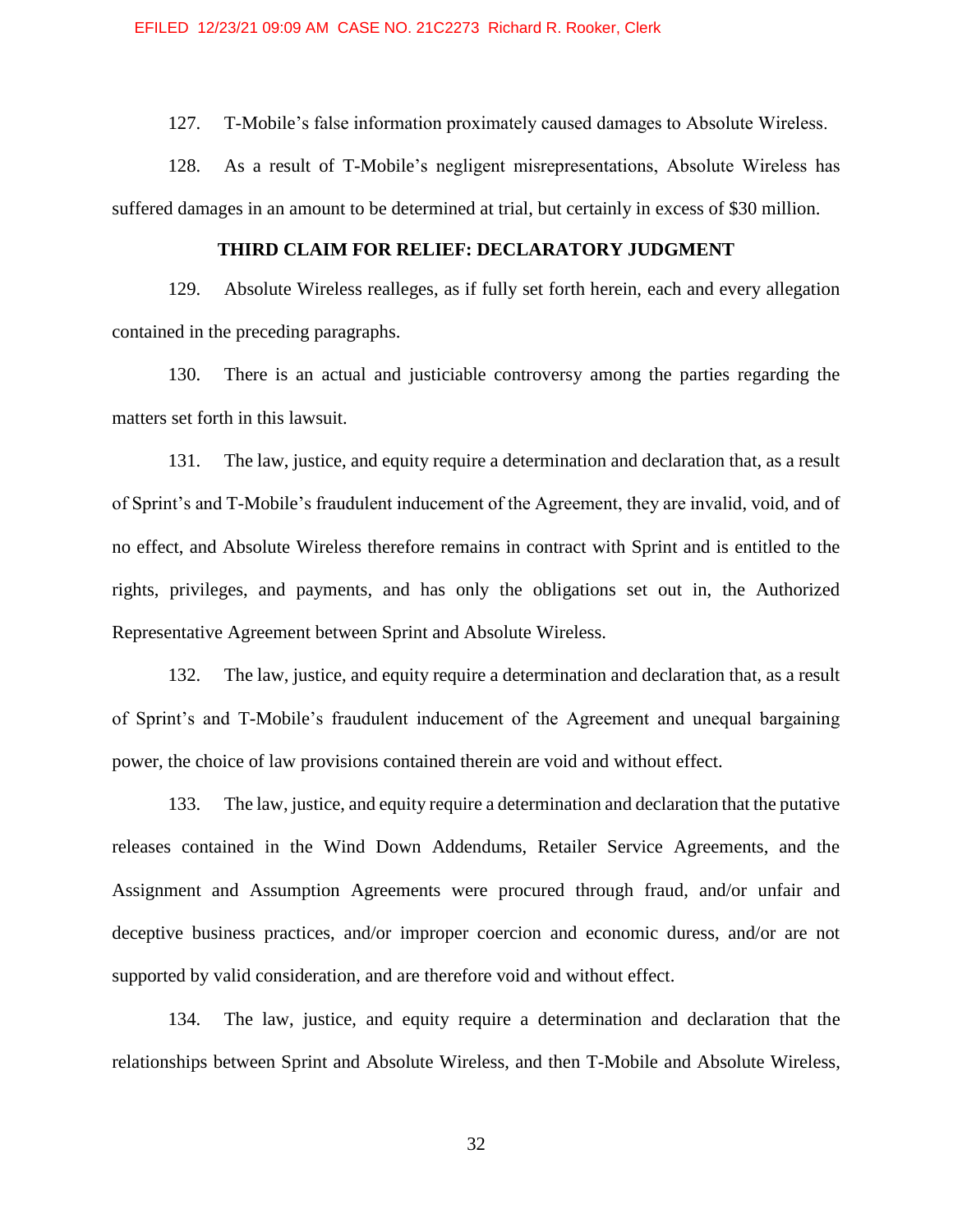were franchise relationships, such that Absolute Wireless is entitled to the benefits of a franchisee under applicable law.

# **FOURTH CLAIM FOR RELIEF: BREACH OF SPRINT CONTRACT (AUTHORIZED REPRESENTATIVE AGREEMENT)**

135. Absolute Wireless realleges, as if fully set forth herein, each and every allegation contained in the preceding paragraphs.

136. If the Court determines that the Sprint contract remains in place, T-Mobile's and Sprint's conduct as alleged herein breached that contract.

137. T-Mobile's and Sprint's conduct is the actual and proximate cause of damages to Absolute Wireless.

138. Absolute Wireless has suffered damages in an amount to be determined at trial, but certainly in excess of \$30 million.

## **FIFTH CLAIM FOR RELIEF: BREACH OF WIND DOWN ADDENDUM AND T‑MOBILE AGREEMENTS**

139. Absolute Wireless realleges, as if fully set forth herein, each and every allegation contained in the preceding paragraphs.

140. If the Court determines that the Wind Down Addendum and Agreement remain in

place, T-Mobile's and Sprint's conduct as alleged herein breached those contracts.

141. T-Mobile's and Sprint's conduct is the actual and proximate cause of damages to

Absolute Wireless.

142. Absolute Wireless has suffered damages in an amount to be determined at trial, but certainly in excess of \$30 million.

# **SIXTH CLAIM FOR RELIEF: BREACH OF THE COVENANT OF GOOD FAITH AND FAIR DEALING**

143. Absolute Wireless realleges, as if fully set forth herein, each and every allegation contained in the preceding paragraphs.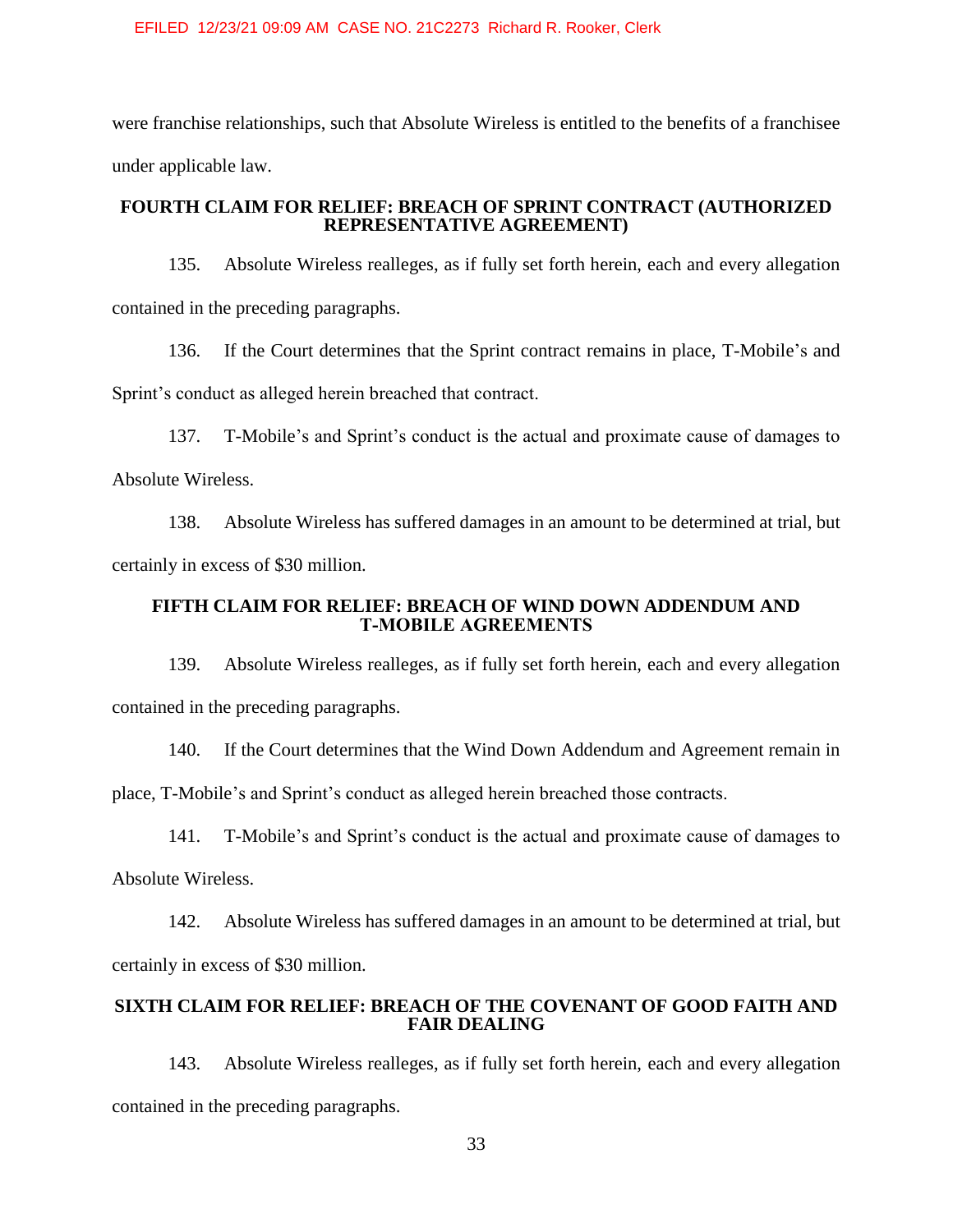144. To the extent the Agreement is deemed to be a valid contract that T-Mobile did not fraudulently induce, then T-Mobile is obligated by contract and common law to act in good faith and to not do anything to deprive Absolute Wireless of the fruits and benefit of the Agreement.

145. T-Mobile breached this implied covenant of good faith and fair dealing and injured Absolute Wireless's right to receive the benefits of the Agreement by engaging in the conduct described herein, including, without limitation:

- a. Systematically eliminating a disproportionate share of Absolute Wireless's stores within the first 6 months of the Agreement;
- b. Refusing to approve additional Absolute Wireless stores and building corporate stores in proximity to existing Absolute Wireless locations; and
- c. Otherwise suppressing Absolute Wireless's ability to succeed as described herein.

146. T-Mobile's actions are contrary to Absolute Wireless's reasonable and justified expectations under the Agreement.

147. T-Mobile's sweeping reduction of Absolute Wireless's stores and refusal to approve additional stores frustrate the essential purpose of the Agreement and Absolute Wireless is unable to obtain its full and expected benefits of the Agreement, including without limitation, operating as a dealer of T-Mobile services and goods.

148. T-Mobile used the Termination of Locations provision to constructively gut the essential purpose of the Agreement and to bind Absolute Wireless and its owners to a non-compete agreement where they could not compete in the marketplace, all while T-Mobile continued to systematically eliminate Absolute Wireless stores, refused to allow Absolute Wireless to open new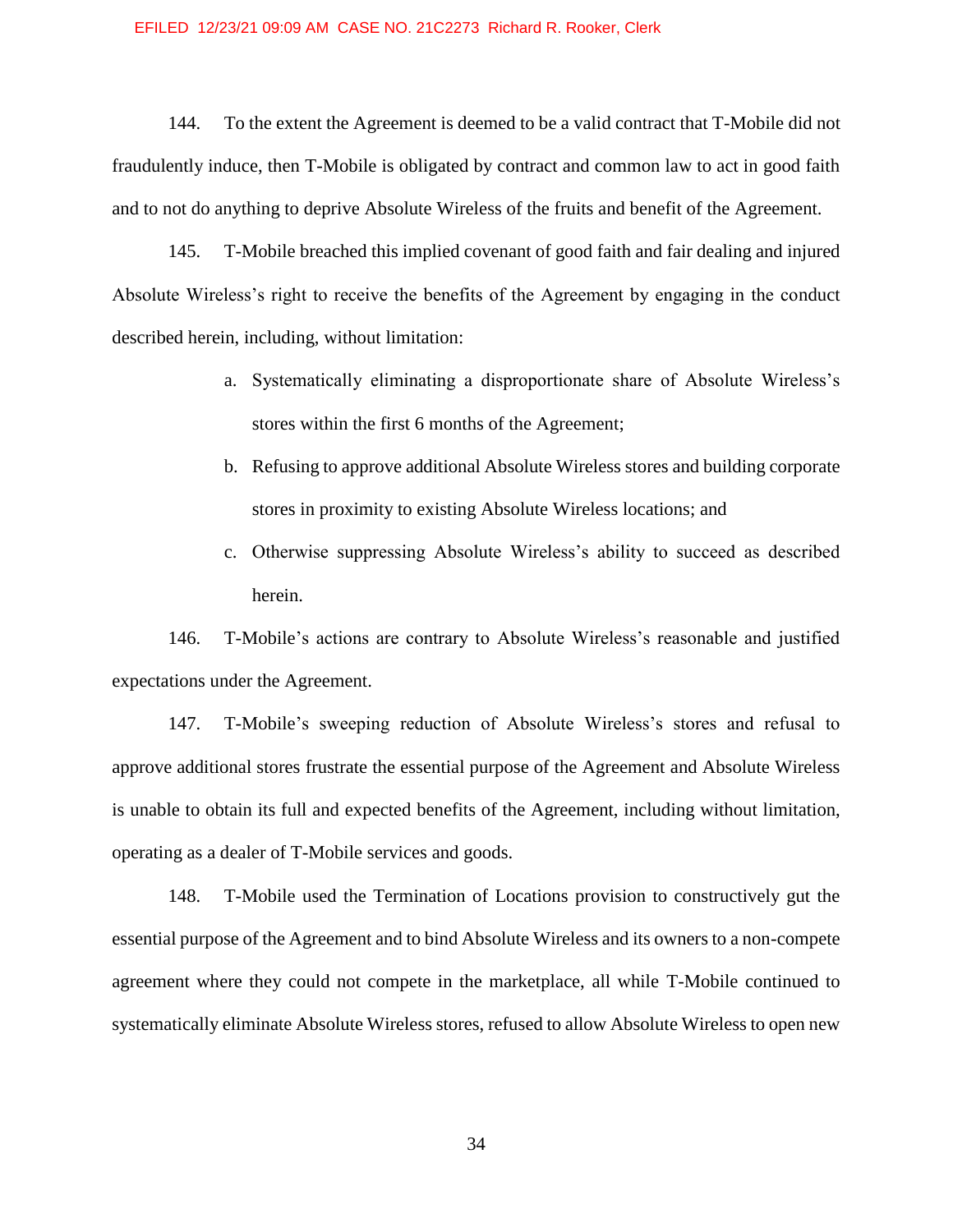stores, and engaged in anti-competitive, unfair, and deceptive trade practices to guarantee that Absolute Wireless's remaining stores failed.

149. T-Mobile never intended to work with Absolute Wireless. It only wanted signed Agreements that would constrain Absolute Wireless and hopefully obviate Absolute Wireless's ability to defend itself. Further, as T-Mobile possessed Absolute Wireless's financial information, it knew before Absolute Wireless signed the Agreement that its actions would effectively close down Absolute Wireless.

150. T-Mobile's abrupt and systematic reduction of Absolute Wireless's stores, refusal to approve additional store acquisitions, and anti-competitive conduct to destroy Absolute Wireless's remaining stores caused Absolute Wireless to suffer damages in an amount to be determined at trial, but certainly in excess of \$30 million.

### **SEVENTH CAUSE OF ACTION: VIOLATION OF WASHINGTON UNFAIR BUSINESS PRACTICES—CONSUMER PROTECTION ACT, RCW §§ 19.86.010 ET SEQ.**

151. Absolute Wireless realleges, as if fully set forth herein, each and every allegation contained in the preceding paragraphs.

152. T-Mobile engaged in unfair and deceptive trade practices including, among other things, the following:

- a. Making false representations to induce Absolute Wireless to sign the Agreement and coercing Absolute Wireless to do so or else forego the ability to sell any T-Mobile phones or services;
- b. Engaging in anti-competitive conduct to disadvantage and drive out Absolute Wireless (and other legacy Sprint dealers) while not subjecting legacy T-Mobile dealers to such conduct;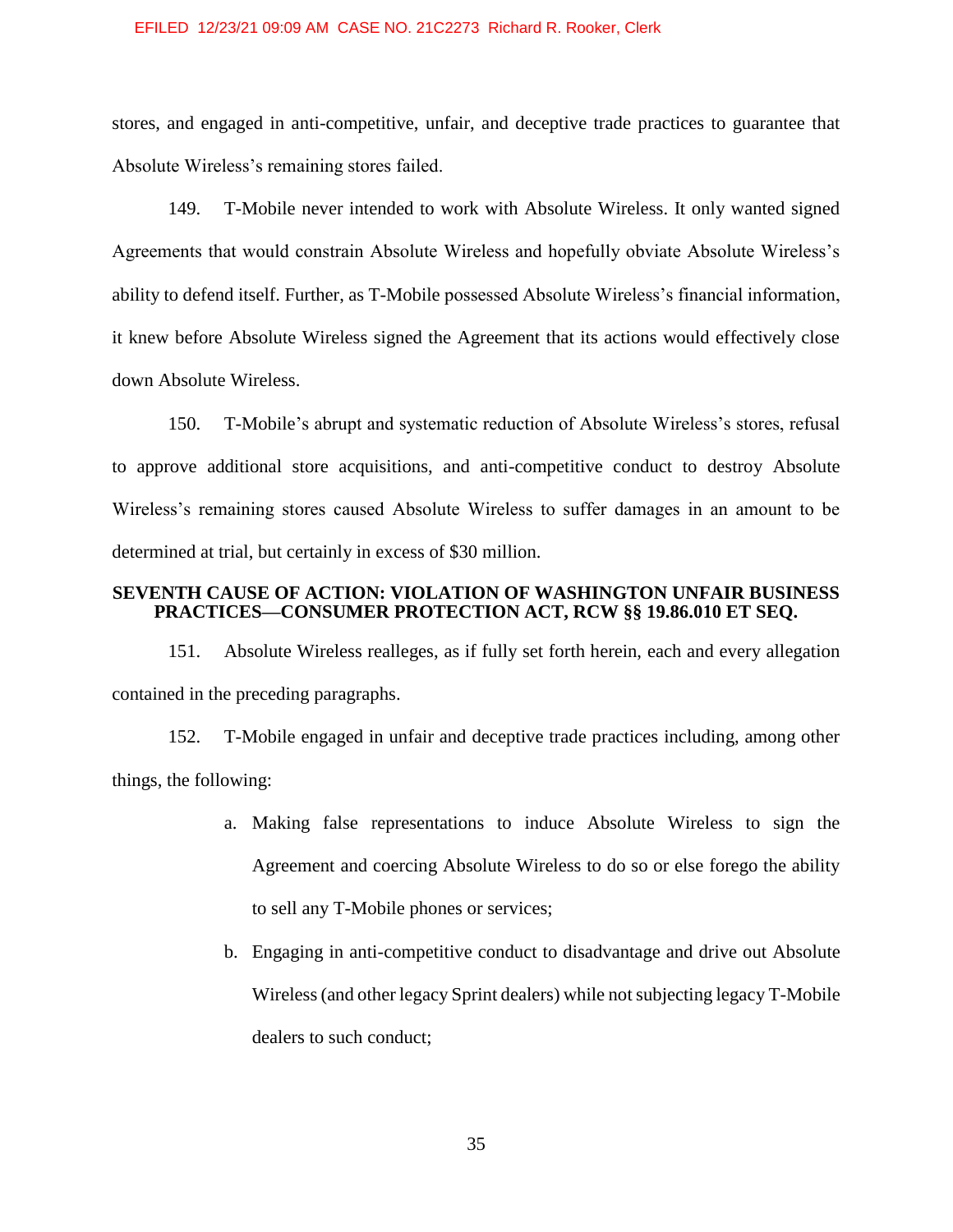c. Weaponizing the commercial relationship and knowingly applying contractual terms in an unfair and improper manner contrary to the language and spirit of the contracts, for the specific purpose of suppressing Absolute Wireless and driving it out of business; and

d. Representing in the Agreement that no franchise relationship would be created but in fact, creating such a franchise relationship with Absolute Wireless, thereby manipulating the contractual relationship and abusing Absolute Wireless as a franchisee.

153. T-Mobile's unfair and deceptive trade practices affect trade and/or commerce given that T-Mobile is engaged in the sale of assets, services, and commerce that directly affect the people of Washington state.

- 154. T-Mobile's unfair and deceptive trade practices affect the public because:
	- a. T-Mobile committed its anti-competitive acts in the course of its business;
	- b. T-Mobile's actions were part of a pattern or generalized course of conduct which involved the intentional devastation of dealers like Absolute Wireless;
	- c. T-Mobile's conduct is not isolated it has engaged in a pattern and practice of committing the wrongful actions and inactions addressed in this Demand – and is harmful to wireless dealers, employees, and customers;
	- d. T-Mobile has driven several viable and successful businesses out of the marketplace;
	- e. T-Mobile has not complied with the letter and spirit of the representations that it made to state and federal authorities to obtain approval of the Sprint-T-Mobile merger;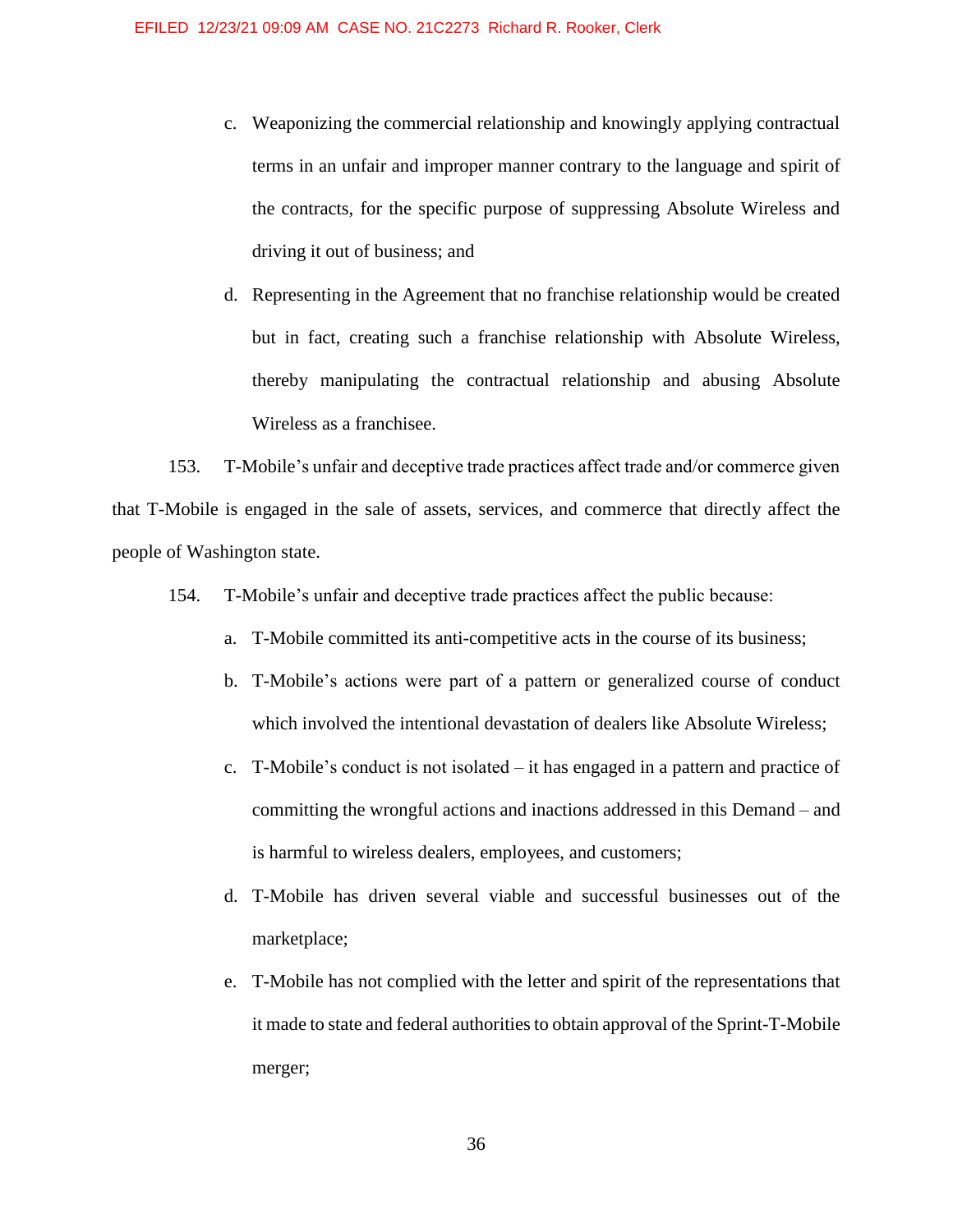- f. Given T-Mobile's pattern, there exists an ongoing potential for T-Mobile to continue its unlawful conduct; and
- g. T-Mobile's actions have affected and continue to affect a large number of consumers.

155. T-Mobile's unfair and deceptive conduct is the actual and proximate cause of injury to Absolute Wireless and has caused damages to Absolute Wireless in an amount to be determined at trial, but certainly in excess of \$30 million.

156. Absolute Wireless is entitled to an award of damages caused by T-Mobile's unlawful conduct, including reasonable attorneys' fees and statutory treble damages as provided by RCW 19.86.090.

# **EIGHTH CAUSE OF ACTION: VIOLATION OF TENNESSEE CONSUMER PROTECTION ACT, TENN. CODE ANN. §§ 47-18-101,** *et seq***.**

157. Absolute Wireless realleges, as if fully set forth herein, each and every allegation contained in the preceding paragraphs.

158. Absolute Wireless pleads violations of Tennessee's Consumer Protection Act, Tenn. Code Ann. §§ 47-18-101, *et seq*. ("the Act") in the alternative to the Washington Unfair Practices claim.

159. Defendants were, at all times material to the allegations herein, engaged in "trade" and "commerce" as defined by the Act. Tenn. Code Ann. § 47-18-103(20).

160. T-Mobile is responsible for its own unfair acts and practices. Further, as the acquiring entity and a co-conspirator of Sprint's, T-Mobile assumed or is responsible Sprint's liabilities.

161. T-Mobile engaged in unfair and deceptive conduct, as described herein. Specifically, without limitation, T-Mobile violated Tenn. Code Ann. Section 47-18-104(b)(8) as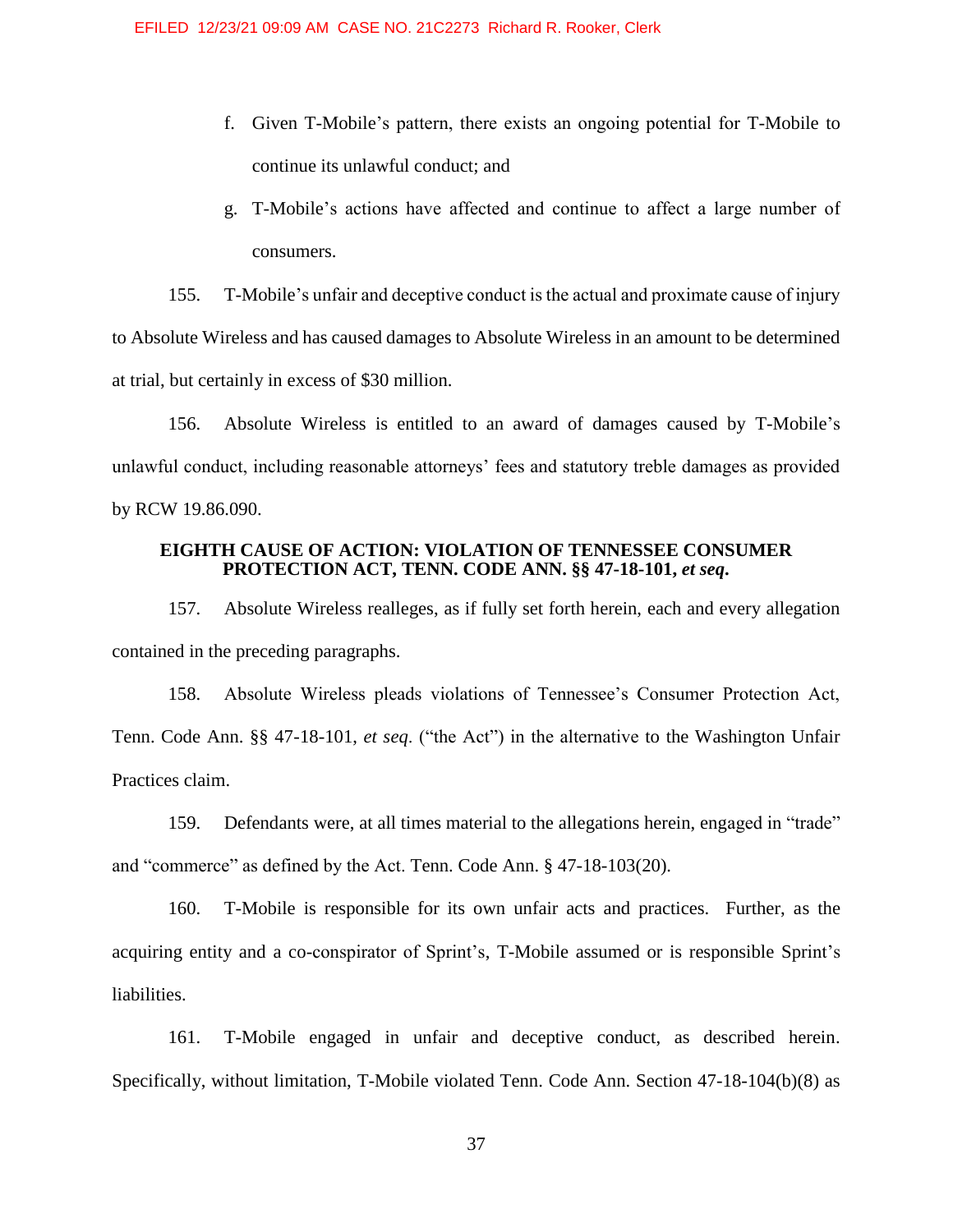it disparaged the business of Absolute Wireless by manipulating search engines to divert internet traffic from Absolute Wireless stores and intentionally delaying installing T-Mobile-branded signage to Absolute Wireless stores after the merger which was intended to and did confuse consumers as to the nature of the services offered by Absolute Wireless and which resulted in Absolute Wireless's potential (and existing) customers not doing business with Absolute Wireless.

162. Sprint and T-Mobile also made false and/or misleading representations of facts and engaged in business suppression activities that constitute unfair and deceptive trade practices in violation of Tennessee law. In particular, as described above and incorporated herein by reference, Defendants' misconduct included, among other things: creating undue economic pressure to force the signing of agreements; lying about and concealing the number of store closures contemplated by T-Mobile; the financial incentives that Absolute Wireless would receive if it signed the Agreements; Absolute Wireless's likelihood of success of being a T-Mobile franchisee; conspiring with others to drive down the value of the business of Absolute Wireless; and interfering with the free market and engaging in anticompetitive measures that depressed the sales value of Absolute Wireless.

163. Because it relied upon Sprint's and T-Mobile's representations, Absolute Wireless was tricked into entering into the various agreements alleged herein and investing significant money and effort, and Absolute Wireless suffered significant harm because of the unfair and deceptive suppression activities.

164. T-Mobile's unfair and deceptive conduct caused independent harms to consumers in Tennessee and to Absolute Wireless.

165. T-Mobile's unfair and deceptive conduct is the actual and proximate cause of injury to consumers in Tennessee and to Absolute Wireless. T-Mobile's unfair and deceptive conduct has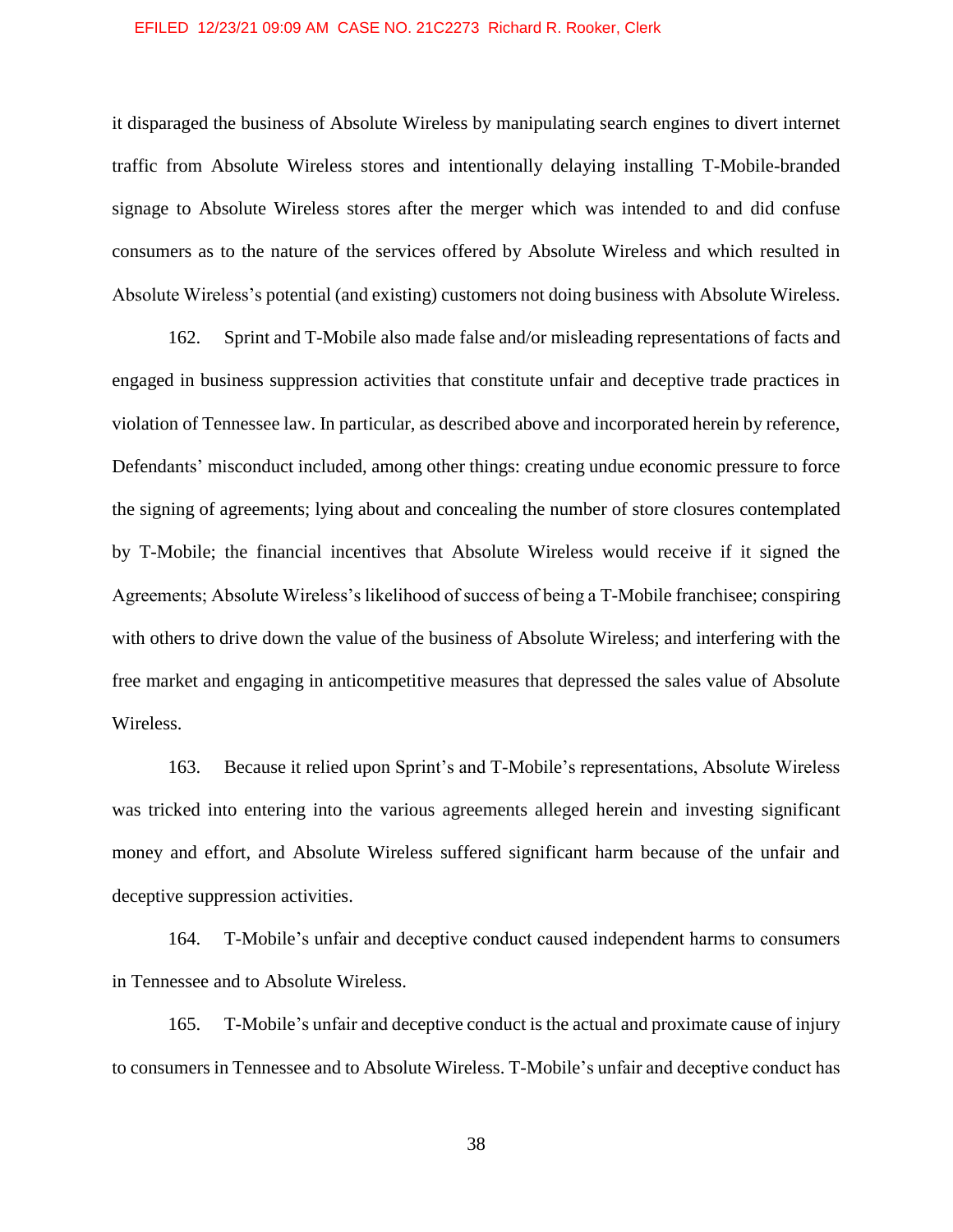caused Absolute Wireless to suffer an ascertainable loss in an amount to be determined at the final trial, but certainly in excess of \$30 million.

166. Absolute Wireless requests judgment against Defendants for damages, together with attorney's' fees and costs of suit pursuant to Tenn. Code Ann.  $\S 47-18-109(a)(1)$ ,  $\S 47-18-18$ 109(e)(1), and treble damages pursuant to Tenn. Code Ann. §47-18-109(a)(3), and such other and further relief as the Court may deem proper.

### **NINTH CAUSE OF ACTION: VIOLATION OF WASHINGTON FRANCHISE INVESTMENT PROTECTION ACT, RCW §§ 19.100.010 ET SEQ.**

167. Absolute Wireless realleges, as if fully set forth herein, each and every allegation contained in the preceding paragraphs.

168. Sprint was a franchisor and unlawfully sold an unregistered franchise in the State of Washington in contravention of RCW 19.100. Upon information and belief, Sprint failed to file a Notice of Claim for Exemption under WAC 460-80-100 and, in any event, was not exempt from registration requirements.

169. Likewise, T-Mobile is a franchisor and T-Mobile unlawfully sold an unregistered franchise in the State of Washington in contravention of RCW 19.100. Upon information and belief, T-Mobile has failed to file a Notice of Claim for Exemption under WAC 460-80-100 and, in any event, is thus not exempt from registration requirements.

170. As the acquiring entity, T-Mobile assumed Sprint's liabilities.

171. T-Mobile's business model and mode of operation is in fact a "franchise" as defined in RCW 19.100.010(6)(a) in that:

> a. T-Mobile granted Absolute Wireless rights to engage in the business of offering, selling, and distributing goods and services under marketing plans predesigned by T-Mobile;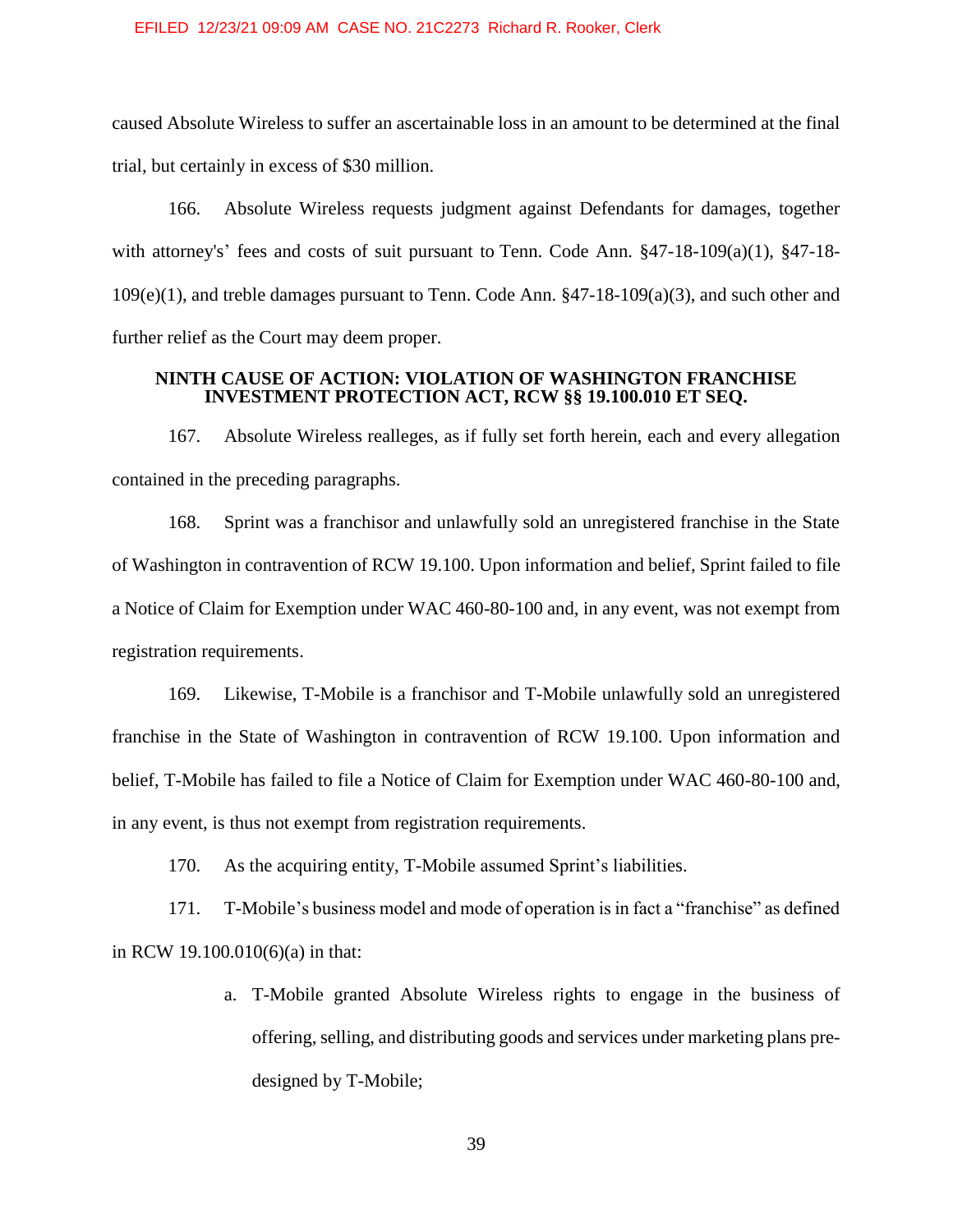- b. the business opportunity granted to Absolute Wireless was substantially associated with a trademark, trade name, and other commercial symbols owned by T-Mobile; and
- c. T-Mobile collected disguised franchise fees from Absolute Wireless, which included, *inter alia*, Absolute Wireless's CSAs, forcing Absolute Wireless into a consignment model whereby Absolute Wireless was forced to buy accessories from a particular vendor and then sell at T-Mobile's prices with substantially reduced margins and forcing Absolute Wireless to buy phones from T-Mobile and no other source.

172. Specifically, and without limitation, T-Mobile acted unfairly and deceptively and engaged in an unfair method of competition in violation of RCW 19.100.180, by:

- a. Failing to deal with Absolute Wireless in good faith;
- b. Requiring Absolute Wireless to purchase goods or services from T-Mobile or from an approved source of supply in the absence of any lawful purpose justified on business grounds;
- c. Unreasonably and arbitrarily discriminating between legacy T-Mobile dealers and legacy Sprint dealers, such as Absolute Wireless, in business dealings;
- d. Requiring Absolute Wireless to assent to a release or waiver which would relieve T-Mobile from liability imposed by RCW 19.100.180;
- e. Unreasonably and unnecessarily imposing on Absolute Wireless standards of conduct such as forcing Absolute Wireless to purchase security equipment that complied with only T-Mobile's specifications, mandating that new hires be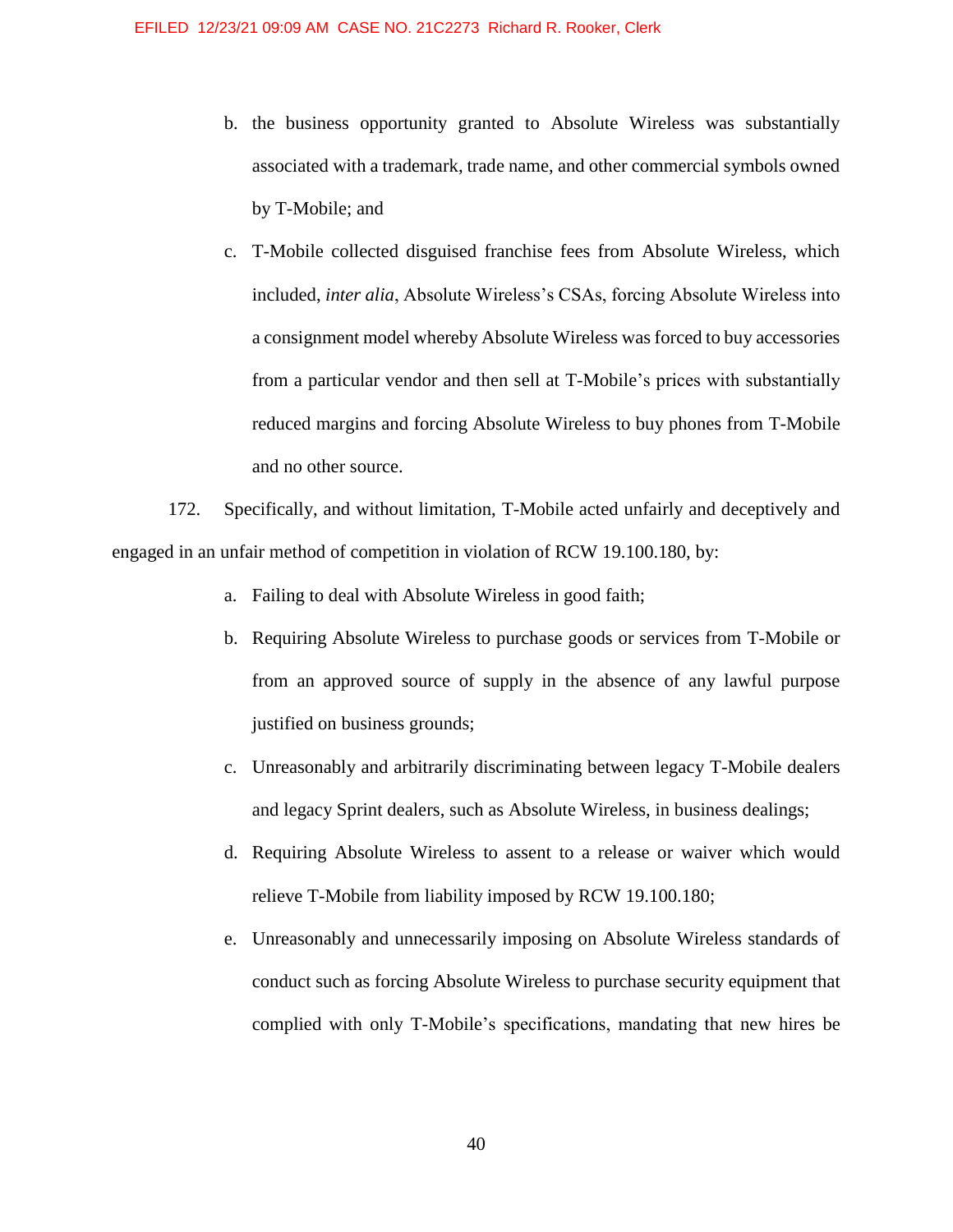approved by T-Mobile, and mandating a minimum number of people on sales floors at all times;

- f. Refusing to renew without fairly compensating Absolute Wireless for the fair market value and good will;
- g. Threatening to and actually terminating Absolute Wireless's stores before the expiration of their terms without good cause; and
- h. Acting inconsistent with representations made to federal and state authorities concerning commitments not to shut down productive stores or reduce employment.

173. As a result of T-Mobile's violations of franchise law, Absolute Wireless has suffered damages in an amount to be determined at trial, but certainly in excess of \$30 million.

174. Absolute Wireless has suffered damages by reason of T-Mobile's violation of RCW 19.100 and is entitled to an award of damages thereof, including statutory treble damages as provided by RCW 19.100.190(3).

# **TENTH CAUSE OF ACTION: CIVIL CONSPIRACY**

175. Absolute Wireless realleges, as if fully set forth herein, each and every allegation contained in the preceding paragraphs.

176. Upon information and belief, Defendants, as co-conspirators, engaged in an unlawful scheme, which consists of the concerted course and pattern of conduct set forth with particularity above.

177. Defendants each had the intent and knowledge of the other's intent to harm Absolute Wireless.

178. Defendants have intentionally and maliciously engaged in improper and tortuous conduct and activity for their joint benefit and gain, and to the detriment and harm of Absolute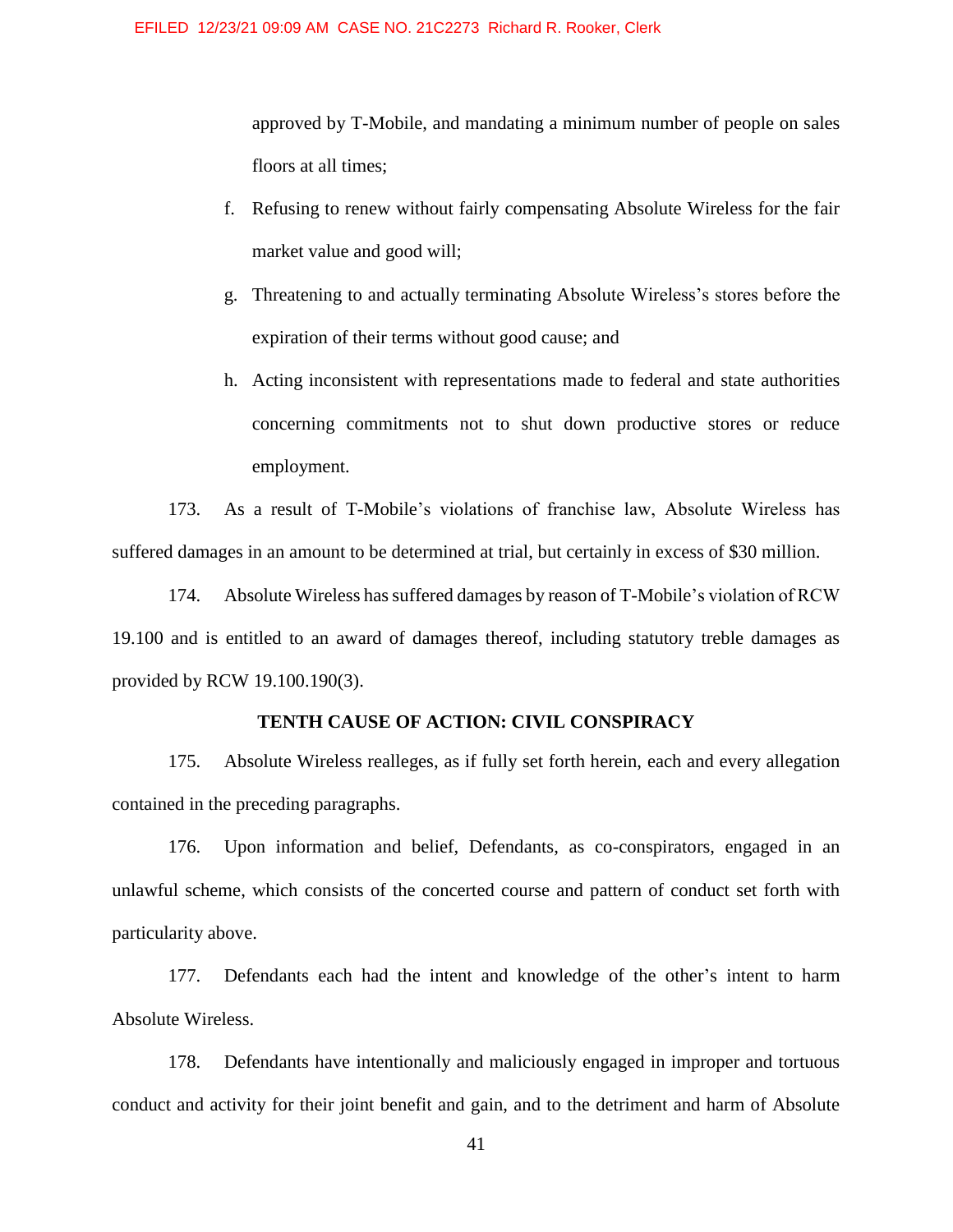Wireless, which consists of the concerted course and pattern of conduct set forth with particularity above.

179. Absolute Wireless has suffered monetary damages to be determined at trial, but certainly in excess of \$30 million as a direct result of Defendants' conspiratorial conduct.

180. In light of the intentional and malicious nature of Defendants' conduct, an award of punitive damages should be entered.

# **ELEVENTH CAUSE OF ACTION: UNJUST ENRICHMENT, QUANTUM MERUIT, OR DISGORGEMENT**

181. Absolute Wireless realleges, as if fully set forth herein, each and every allegation contained in the preceding paragraphs.

182. To the extent a contractual relationship is found to no longer exist between Defendants and Absolute Wireless (because the Sprint contract has expired and the T-Mobile contracts are invalid), the Court should compensate Absolute Wireless for its services, and the loss of its stores under the theories of unjust enrichment, quantum meruit, and/or disgorgement.

183. Defendants received a benefit from the operation of stores and sales of Defendants' goods and services and in forcing Absolute Wireless to close its stores.

184. These benefits were conferred at Absolute Wireless's expense.

185. Under the circumstances, it would be unjust for Defendants to retain the benefit without fairly compensating Absolute Wireless.

186. Further, T-Mobile should have to disgorge benefits flowing from its fraud.

187. Absolute Wireless is entitled to compensation or disgorgement in an amount to be determined at trial, but certainly in excess of \$30 million.

# **PRAYER FOR RELIEF**

Accordingly, Absolute Wireless respectfully requests that the Court: